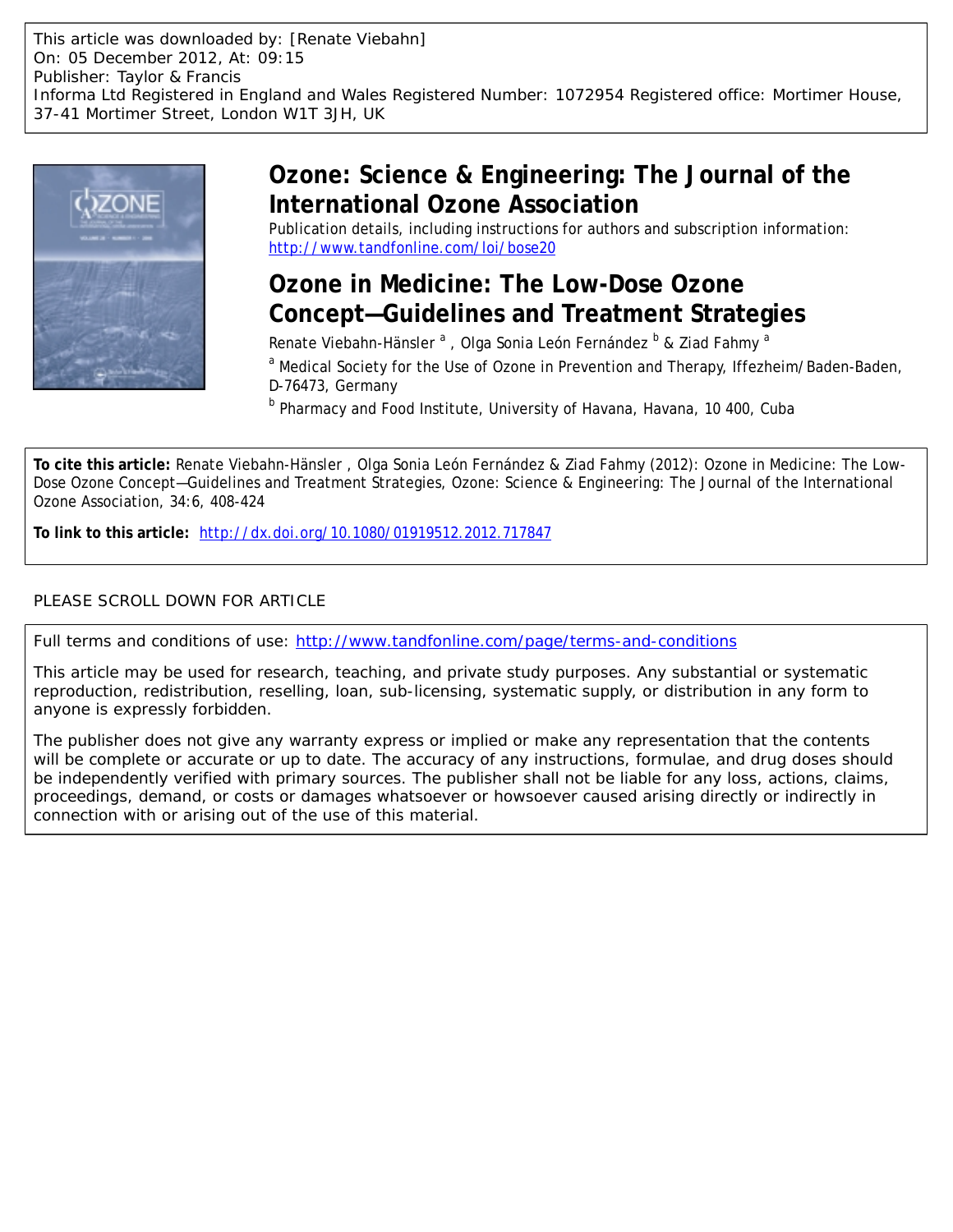

# **I. INTRODUCTION**

# **Ozone in Medicine: The Low-Dose Ozone Concept—Guidelines and Treatment Strategies**

# **Renate Viebahn-Hänsler,<sup>1</sup> Olga Sonia León Fernández,2 and Ziad Fahmy<sup>1</sup>**

1Medical Society for the Use of Ozone in Prevention and Therapy, Iffezheim*/*Baden-Baden, D-76473, Germany 2Pharmacy and Food Institute, University of Havana, Havana 10 400, Cuba

*The low-dose ozone concept with its moderate oxidative stress represents an ideal hormesis strategy. Dose-response and concentration-effect relationships in the context with specific applications allow one to fix concentration ranges with therapeutical benefit. Based on the well-known reaction mechanisms of ozone, its biochemical and pharmacological effects, international guidelines have to be defined concerning physiological and ozone resistant materials, indications, applications and the effective concentration and dosage range in dependence on the specific indications. Following the international regulations of ozone concentrations outdoors and indoors, as working site concentrations by WHO (World Health Organization) and in conformance with the Medical Device Directives (MDD) for quality assurance and control, some European Medical Societies for the Use of Ozone have set up a draft for the essential requirements for the treatment procedures, including: (a) production of Medical Ozone; reactivity of O3 and ozone-resistant materials; (b) ozone-free surroundings (WHO regulations) by the integration of effective catalytic systems; (c) ozone-resistant and physiologically indifferent materials used in disposables for MAH, intra-articular, intramuscular and other topical injections (for rectal insufflation, topical treatment as transcutanous gas bath and/or disinfection); (d) medical device directives for safety of the patient; (e) ozone measurement as requirement for concentrations and dosages; and, (f) concentration, dosages, and treatment frequency are listed in dependence on the indication and disease as well as on the underlying mechanism of action.*

Received 5*/*23*/*2011; Accepted 7*/*26*/*2012

The opinions and conclusions expressed in this article are those of the authors and contributors, and do not necessarily reflect those of the International Ozone Association, the editors, Editorial Board, or Taylor & Francis. Readers are to make their own decisions with regard to the work presented. These medical articles are enclosed, as in the past, as a service to the members of the IOA interested in medical applications.

Address correspondence to Renate Viebahn-Hänsler, Nordring 8, D-76473 Iffezheim*/*Baden-Baden, Germany. E-mail: renateviebahn@t-online.de

**Keywords** Ozone, Ozone Therapy, Guidelines, Hormesis, Treatment Concepts, Concentration, Dose

# **INTRODUCTION**

When used in specific diseases and conditions, medical ozone produces the same or similar therapy results worldwide. Improper application in the form of erratic methods and doses is the most frequent cause of ineffectiveness and adverse effects—and is always the cause of violent controversies.

For this reason, the medical societies for ozone application have set up treatment protocols as basis for standards and guidelines, revised and published as a result of the most recent research and 30 years of experience (Beck et al. 1998; Knoch et al. 2009). They have been used in the standardization of applications, indications, concentrations, doses, and frequency of treatment as based on the mechanism of action and the pharmacology of ozone.

1. In its pharmacological effect, medical ozone follows the principle of hormesis: low concentrations (or doses) show a high efficacy, which decreases with increasing concentration, finally reversing into a questionable and even toxic effect (Figure 1). The effect*/* concentration relationship for the systemic application of ozone—in the form of a standardized major ozone autohemotherapy and rectal ozone gas insufflation results in the following concentration ranges: concentrations of 10–40 µg ozone*/*ml ozone*/*oxygen mixture represent those levels that are physiologically effective and recommended for systemic application. In the high concentration range of 60–100 µg*/*ml the antibiotic effect of ozone has a wide range of applications in the treatment of infected wounds, diabetic foot, decubitus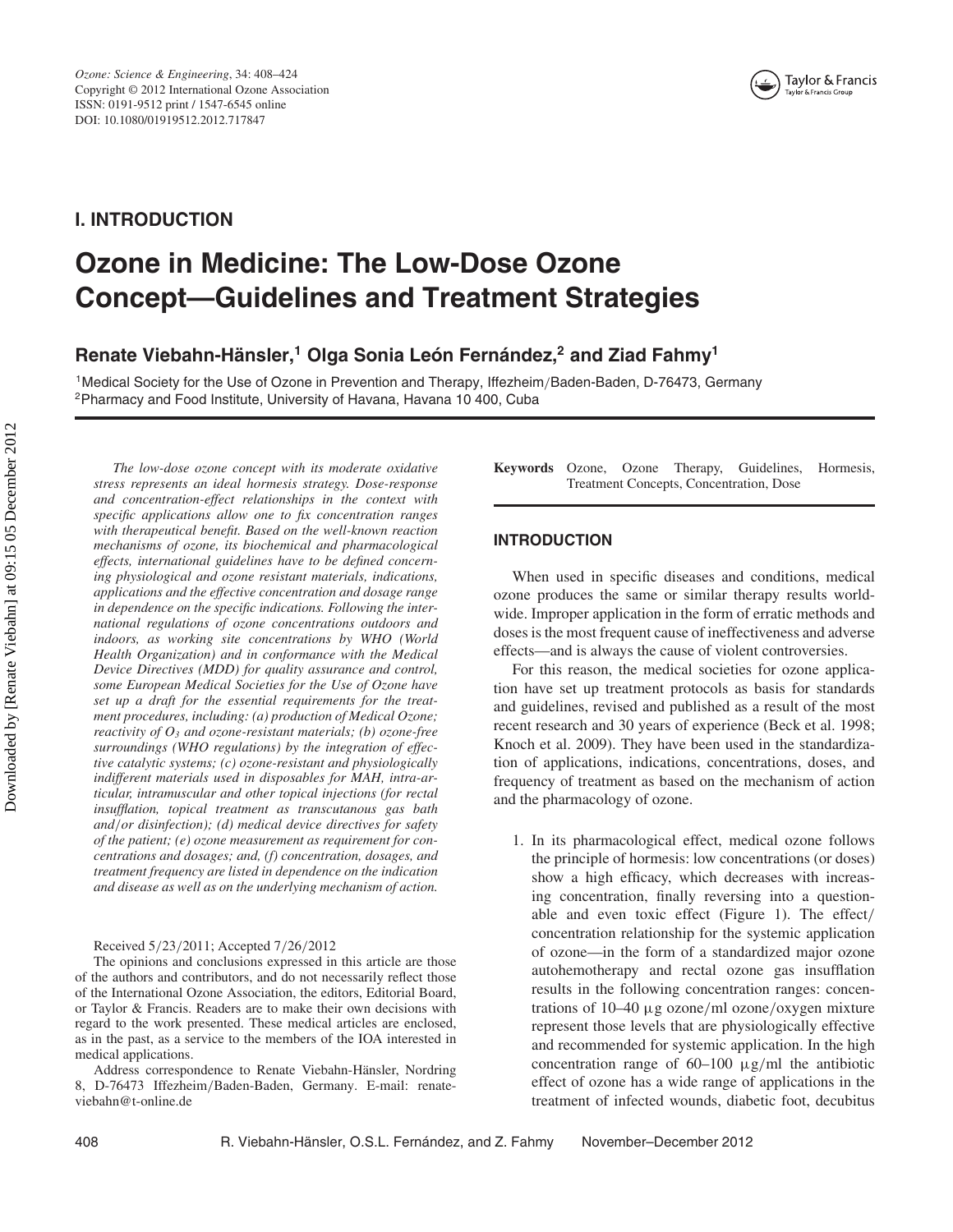Efficacy (%) - Dosage: hormetic substance vs antibiotic 100 90 80 70 efficacy in % efficacy in % 60 50 40 30 20 10  $\Omega$  $\blacksquare$  hormesis  $\blacksquare$  antibiotic dosage **FIGURE 1.** Dose-response relationship: hormetic substance vs. antibiotic (schematic): High efficacy at low doses and*/*or concentrations (e.g.,

ozone). The higher the dose, the more the efficacy decreases, thus becoming less effective in the middle-dose range and finally causing adverse or even toxic effects in the high-dose range. The efficacy of substances such as antibiotics is low at low doses and higher when the doses are increased.

ulcers and burns, but completely restricted to the topical forms of application.

2. Principally, ozone is applied complementary to a corresponding basic therapy. Diabetes, Type 2 diabetes, chronic inflammatory diseases such as inflammatory vascular disease, in particular diabetic angiopathia, chronic hepatitis forms, and chronic intestinal conditions belong to the classic indications within the low-dose ozone concept.

Chronic oxidative stress (pathologically increased values for malone dialdehyde MDA; hydrogen peroxide,  $H_2O_2$ ; total hydroperoxide, TH, etc.) and an anti-oxidant deficit (disbalanced superoxide dismutase and subgroups of SOD as well as catalase CAT and others) are phenomena common to all the diseases listed. Here, in particular, low-dose ozone, as a hormetic substance, shows a regulatory effect on pathological processes.

# **OZONE PEROXIDE, THE PHARMACOLOGICALLY ACTIVE SUBSTANCE, AND ITS UNDERLYING MECHANISMS OF ACTION**

#### **Oxidative Stress** *and* **Ozone?**

Does ozone treatment make sense at all if there is already an insufficiency of the cellular antioxidant system? Doesn't this increase  $H_2O_2$ , MDA, and TH (total hydroperoxides) as oxidative stressors? Thus reducing and*/*or destroying the antioxidant system which is already working beyond its capacity in these indications?

In a pharmacological context, we have been able to find clear answers to this and other questions, particularly from research over the last 10 years: in fact, we exert a regulatory influence on a disturbed oxidant*/*anti-oxidant balance (Figure 5a-b). Oxidative stress decreases in measurable form

is shown by reduction of  $H_2O_2$  (Figure 6), and a corresponding regulation of the antioxidants, as shown by SOD, GSH and G-6PDH (Figures 6 and 7). The oxidative stress markers MDA (Figures 8 and 9) and TH (Figures 10 and 11) decrease simultaneously.

"Ozone peroxides" assume the role of physiologically active ozone metabolites: Due to the selective reaction



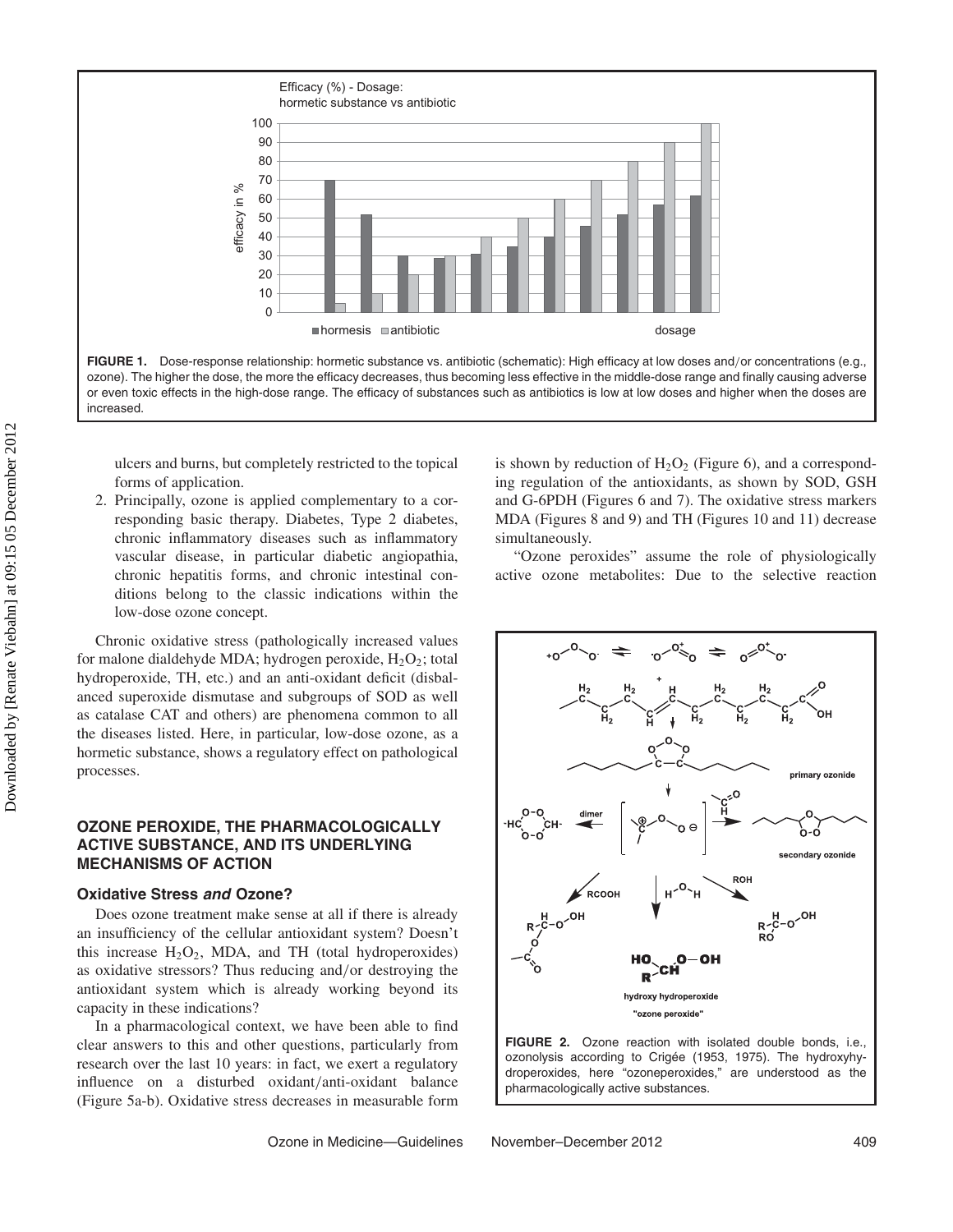

behavior of ozone, the 1,3-dipolar (electrophilic) addition to the isolated  $C=C$  double bonds of essential fatty acids, according to classical ozonolysis as described by Criegée (1953, 1975), is the dominant reaction under physiological conditions with pH values  $\leq 7,4$ .

Ozonolysis only takes fractions of a second, preferably forming short-chain hydroxy-hydroperoxides in an aqueous medium (Figure 2) here simply designated as "ozone peroxides," which are obviously responsible for the pharmacological effect in systemic ozone treatment.

Aldehydes, as secondary products, are only demonstrable in slight quantities, which means that malone dialdehyde MDA as measure for oxidative stress during extracorporeal blood treatment with ozone is negligible and stays within a physiological range (here see also: Bocci et al. 2005).

A short-term slight increase is possibly the result of oxygen (ozone*/*oxygen gas mixture) reacting with polyunsaturated fatty acids (PUFAs) in the form of autoxidation (Figure 3). These kinds of oxidations with free radicals such as OH, superoxide, peroxidic radicals, or oxygen itself, characterize also basic biological reactions for oxidative stress, which can be measured as an increase of the corresponding parameters in the blood (MDA, TH,  $H_2O_2 \ldots$ ). Note that this is not to be confused with ozonolysis: although ozone reacts in a highly

selective way with isolated double bonds, this is not, or is far less, the case with polyunsaturated fatty acids, i.e., especially conjugated double bonds.

# **"Ozone Peroxides" as Second Messenger Molecules**

As reactive oxygen compounds, membrane-associated "ozone peroxides," could act as second messengers via cysteine residues and*/*or reduction through glutathione GSH in a less aggressive way than the superoxide radicals ·O-O<sup>−</sup> and  $H_2O_2$ , and take over regulation of the anti-oxidants, i.e., without SOD and catalase demand as in the oxidative stress processes of relevant pathological conditions (Figures 4a–c).

Short-chain hydroxy-hydroperoxide with its low tendency to radical reactions could initiate the regulation of anti-oxidant protective mechanisms as redox signal e.g., via the nuclear factors NFkB in stress and inflammation processes via Nrf2 (Gough 2009; León et al. 1998; Viebahn-Hänsler 2006). Figures 5a–b present a schematic survey.

 $H<sub>2</sub>O<sub>2</sub>$  formed from ozone peroxides, as proposed by other authors (e.g., Bocci et al. 2011), will probably not fulfill this function, as the  $H_2O_2$  content is, as a rule, pathologically increased in the patients concerned; the corresponding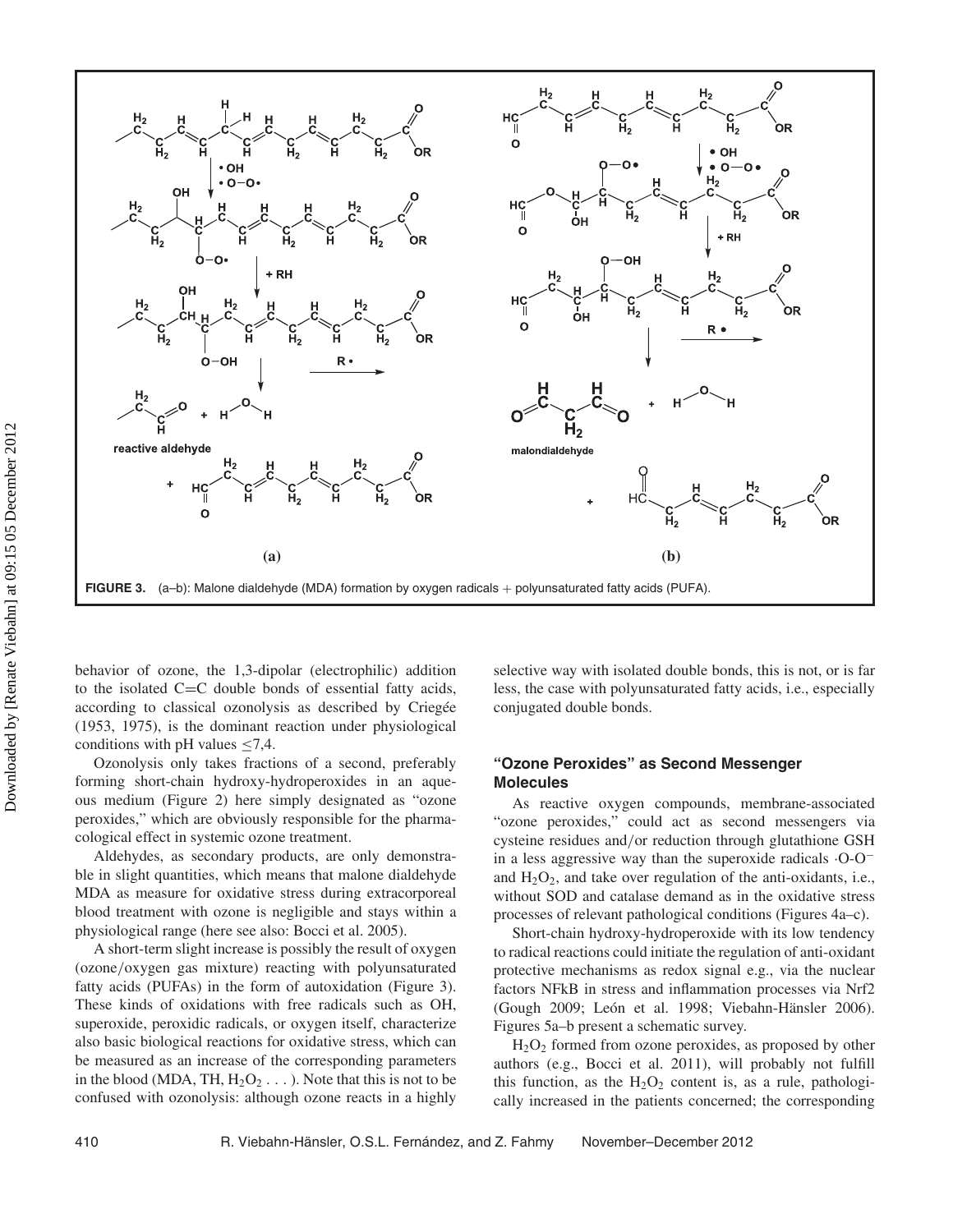

**FIGURE 4.** (a) The biological anti-oxidant system controlling the reactive oxygen species ROS, i.e., the oxidative stress situation. The "ozone peroxides" are controlled by the glutathione system (not by catalase); (b) Reaction of "ozone peroxides" with cysteine (residues); and, (c) glutathione.

signal transduction is insufficient, and there is a deficit in anti-oxidant enzymes.

# **THE LOW-DOSE OZONE CONCEPT**

The effects of medical ozone as a hormetic substance can be assigned to those defined by hormesis (Rattan 2008). In living organisms, single or repetitive administration of

otherwise potentially dangerous or toxic substances in small doses increases their homeodynamics (homeodynamic space), i.e., their self-regulatory capacity. Or, alternatively, moderate oxidative stress stimulates the protective mechanisms of cells and organs and is biologically useful.

Long-term ozone inhalation (e.g., for 8 h and using ozone concentrations up to 1 ppm in animal studies) produces oxidative distress, with a corresponding increase in the formation of reactive oxygen compounds, lipoperoxides,

Ozone in Medicine—Guidelines November–December 2012 411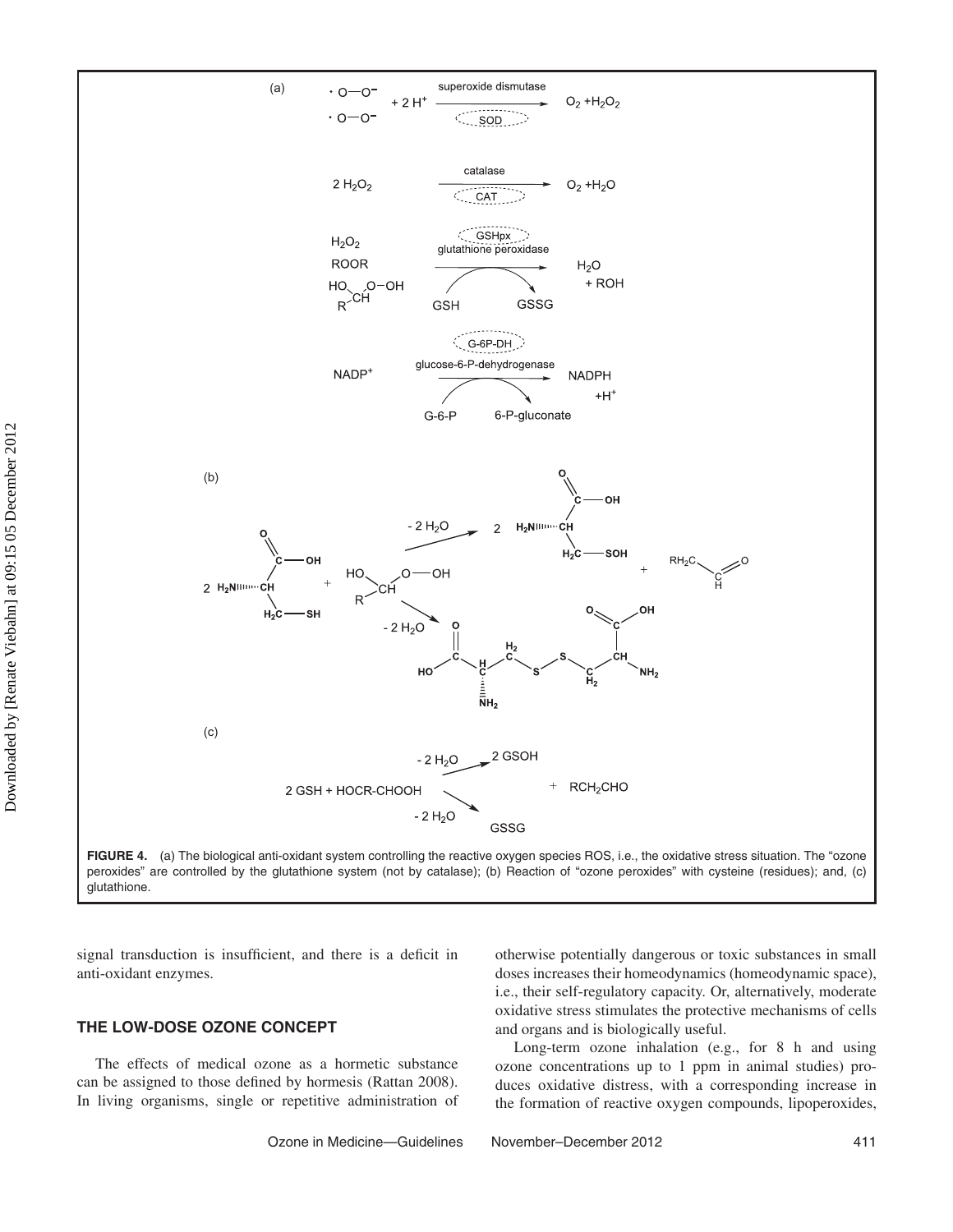

FIGURE 5. (a) Pharmacological effects of medical ozone via ozone-produced peroxides. The three effects: (1) improved oxygen release by the red blood cells (RBCs); (2) Immunomodulation through activation of the white blood cells (WBCs); and, (3) Regulation of cellular anti-oxidants. (b) "Ozone peroxide" and its second messenger function by signal transduction. Cysteine residue and glutathione oxidation processes induce the cytokine- or anti-oxidant regulation via Nrf2 or, NFkB, respectively.



hepatic ischemia reperfusion in an animal model. Pro-oxidant  $H<sub>2</sub>O<sub>2</sub>$  and anti-oxidants SOD and GSH are regulated by pretreatment with ozone in the form of 10 daily rectal insufflations followed by 90 min of ischemia and 90 min of reperfusion (Peralta et al. 1999).

cytokines, increasing infiltration of neutrophils and activated macrophages inducing and maintaining inflammatory processes. Biological response in the form of superoxide and OH radicals finally ends in a chronic inflammatory process with disfunction and downregulation of the cellular anti-oxidants.

Therapeutic usefulness is obtained via specific and well experienced forms of application, whereby airways are a taboo in ozone therapy. Single doses at low concentrations produce positive oxidative stress, i.e., equivalent to a single



**FIGURE 7.** Protection against hepatocellular damage by free radicals induced by CCl4. Preventive ozone application (15 daily rectal insufflations; animal model) before administering CCl4. Liver seems to be completely protected in the ozone group: SOD, GSH and G-6PDH show physiological values, whereas the CCI $_4$ - group as suppressed anti-oxidants (as well as the  $O<sub>2</sub>$ -group; León et al. 1998).

dose of "ozone peroxides," which result in a short-term effect on red and white blood cells involving induction of cell metabolism and bioregulation of enzymatic anti-oxidants. Table 1 shows the hormetic principle of ozone: toxicity versus therapeutical benefit in a shortened version.

Over the last 20 years, the low-dose ozone concept has developed into an established treatment method with a sound scientific basis. Its biochemical action and pharmacological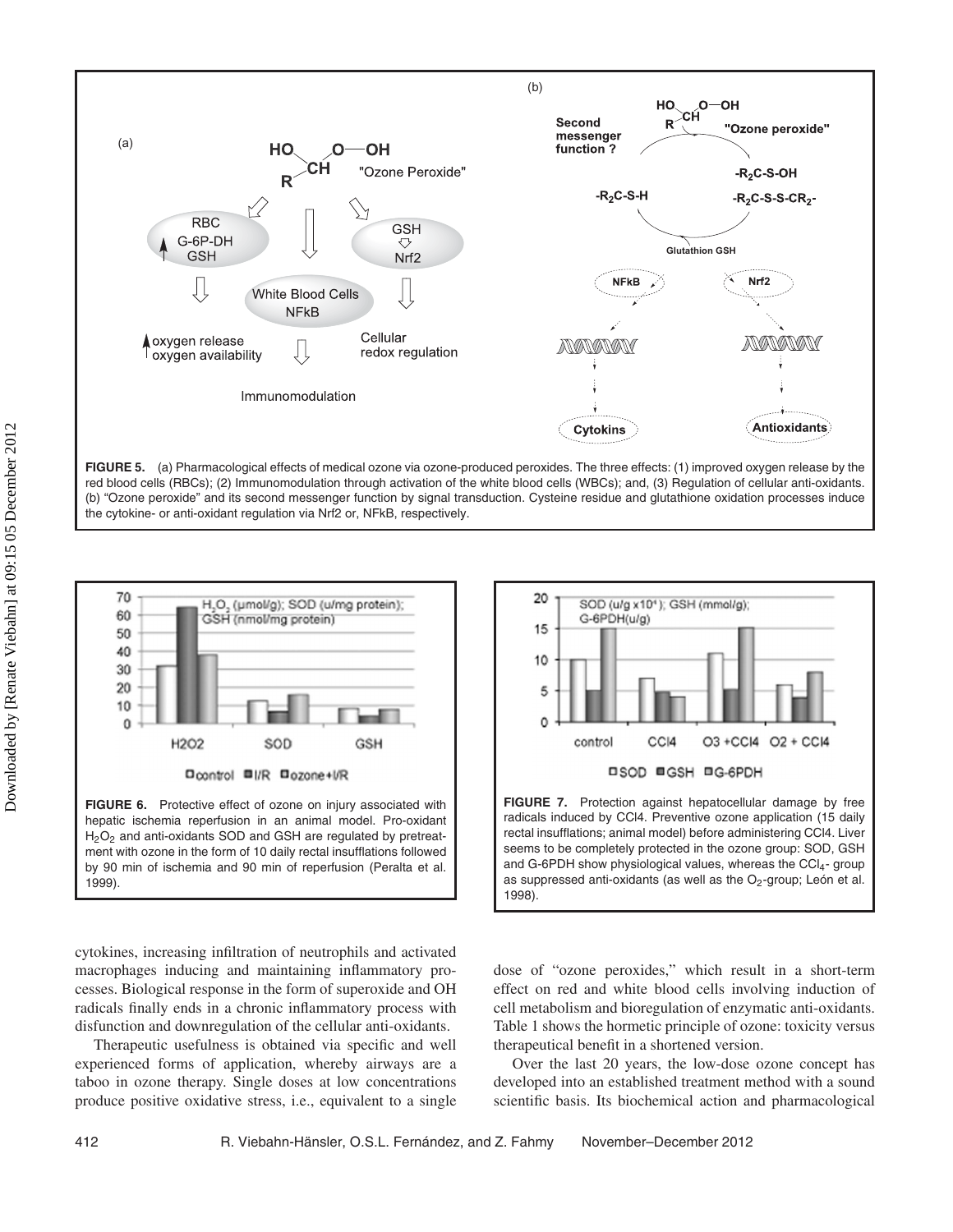

**FIGURE 8.** Protective effect of ozone in an ischemia*/*reperfusion animal model by pretreatment with ozone in the form of 15 daily rectal insufflations. Malondialdehyde MDA (as measure for oxidative stress) levels show a similar protection as ischemia preconditioning (Ajamieh et al. 2003).



**FIGURE 9.** Malondialdehyde as plasma marker for oxidative stress in patients with disc hernia (acute) and after 20 days of paravertebral ozone injections (daily). Ozone reduces the oxidative stress, statistically high significance (León Fernández et al. 2012).



**FIGURE 10.** Total hydroperoxides TH as plasma marker for oxidative stress in patients with disc hernia (acute) and after 20 days of paravertebral ozone injections (daily). Ozone reduces the oxidative stress, statistically high significant (León Fernández et al. 2012).



properties have been well investigated, documented, and published in internationally recognized journals in the context of its classical indications. In the meantime, applied on a worldwide basis, ozone therapy continues to provide good and reproducible results, particularly in diabetic angiopathia, diabetic foot, chronic hepatitis, and chronic intestinal disorders.

However, application techniques and doses still vary to a certain extent; these now require recognized international standardization to establish the optimum forms of ozone application and the most effective concentration range in the relevant indications. This has been one of the major subjects dealt with by the "Medical Society for the Use of Ozone in Prevention and Therapy," in Germany, as one of 9 members (2011) of the European Cooperation of Medical Ozone Societies, over the last decade. These are based on scientific results and more than 30 years of experience (Beck et al. 1998; Knoch et al. 2009, Viebahn-Hänsler 2009).

#### **Definition, Concentration Range, and Preparation**

Medical ozone, an ozone*/*oxygen mixture consisting of purest  $O_2$  and purest  $O_3$ , is produced from medical oxygen (in accordance with pharmaceutical legislation) using a medical ozone generator (Medical Devices Directives: 93*/*42EC or equivalent directives in non-European countries) in a concentration range between 1 and 100 µg*/*ml (mg*/*l). Therapeutically, and specific to each application, the concentration and dose ranges are listed in Table 2.

Data on the toxicity of ozone (mitotic index, cell aberrations, chromatic breaks) determined in (intraperitoneal) animal studies using mice show cytotoxicity at 2300 µg*/*kg, and a slight clastogenic activity at 1400 µg*/*kg mouse at 70 µg*/*ml. When administered intraperitoneally on 15 subsequent days, low concentrations of 4, 11, 20, and 35  $\mu$ g O<sub>3</sub>/ml, showed no toxicity, even at volumes of 80 ml*/*mouse (approx. 30 g body weight) (Fernández et al. 1989). This means that whether ozone is therapeutically useful or toxic is determined by both concentration and dose.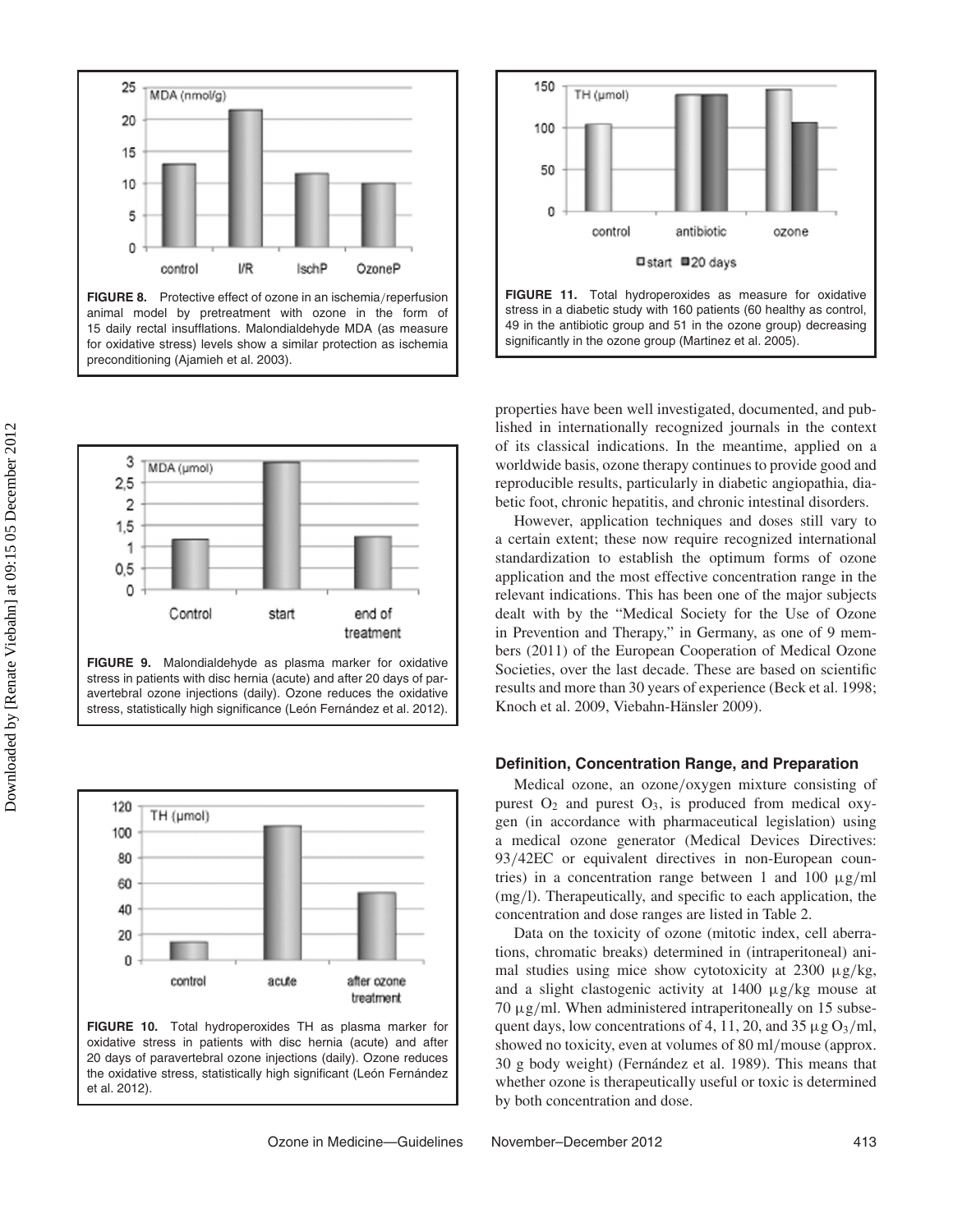| Toxicity of Ozone in the Respiratory System via<br>Inhalation                                                                                                                                                                                                                                                               | Therapeutic Effect in the Specific<br>Forms of Medical Ozone Application                                        |
|-----------------------------------------------------------------------------------------------------------------------------------------------------------------------------------------------------------------------------------------------------------------------------------------------------------------------------|-----------------------------------------------------------------------------------------------------------------|
| Long-Term Exposure (8 h, etc.) with ozone<br>concentrations up to $1$ ppm <sup>*</sup> (in animals)<br>$\rightarrow$ Oxidative DYS-Stress<br>$\rightarrow$ ROS (reactive oxygen species), LOP (lipid<br>oxidation products) cytokines<br>$\rightarrow$ Increasing infiltration of neutrophils,<br>activation of macrophages | Single Dose<br>Low concentration<br>Low dose $\rightarrow$ Positive stress<br>$\rightarrow$ Oxidative EU-Stress |
| $\rightarrow$ Chronic inflammation<br>$\rightarrow \rightarrow \rightarrow$ Superoxide and OH-radicals                                                                                                                                                                                                                      | $\rightarrow$ Induction of cell metabolism                                                                      |
| $\rightarrow$ Disfunction of Anti-oxidants<br>$\rightarrow$ Downregulation of anti-oxidants<br>$*1$ ppm $\approx 2$ mg/m <sup>3</sup>                                                                                                                                                                                       | $\rightarrow$ Regulation of anti-oxidants                                                                       |

**TABLE 2.** Application-Relevant Concentration and Dosage Ranges in Ozone Therapy

| Application                             | Ozone Concentration<br>Range             | Ozone<br>Volume                | Dosage/Ozone Amount<br>Per Treatment |
|-----------------------------------------|------------------------------------------|--------------------------------|--------------------------------------|
| <b>Systemic Treatment</b>               |                                          |                                |                                      |
| Major autohemotherapy<br>(MAH)          | 10–30 $\mu$ g/ml (max. 40<br>$\mu$ g/ml) | $50 \text{ ml}$                | 500–1,500 $\mu$ g (max. 2000)        |
| Rectal insufflation                     | $10-25 \mu$ g/ml                         | max. 300 ml                    | $3,000 - 7,500 \mu$ g                |
| Minor autohemotherapy                   | $10-20 \mu g/ml$                         | $10 \text{ ml}$                | $100 - 200 \mu$ g                    |
| <b>Topical Treatment</b>                |                                          |                                |                                      |
| Wound cleansing                         | $80 - 100 \mu g/ml$                      |                                |                                      |
| Wound healing                           | $10-25 \mu$ g/ml                         |                                |                                      |
| Injections in pain Syndrome             | $1-10 \mu$ g/ml                          | $1 \text{ ml} - 20 \text{ ml}$ | $1-200 \mu g$                        |
| In combination with local<br>anesthetic | $10-20 \mu g/ml$                         | $1 \text{ ml} - 20 \text{ ml}$ | $10 - 400 \mu g$                     |

Compared with this, in humans, the doses of 21.4 µg ozone*/*kg body weight applied (70 kg) in major autohemotherapy and 107 µg ozone*/*kg body weight in rectal insufflation are low, and can be administered over an extended period of time without any adverse effects. To make full use of the bioregulative function of ozone, low concentrations and small doses are required in the standardized applications (Figure 12). Figure 13 gives a concentration*/*effect relationship for systemic ozone applications.

#### **Preparation and Measurement of Medical Ozone**

Contrary to technical and smog ozone, the  $O<sub>3</sub>$  used in medicine is produced from pure medical oxygen via silent electrical discharge; it is not acceptable to use oxygen concentrators or oxygen*/*air mixtures due to their nitrogen component and the consequent possibility of nitrogen oxides being formed in the discharge tube.

As with other pharmaceuticals, medical ozone is a clearly defined molecule with a clearly defined range of action. With a half-life of 55 min in a 50 ml disposable injection syringe (completely siliconized and ozone resistant), medical ozone must be prepared on-site and made especially available for the type of application required.

As the concentration and decomposition rate of ozone is extremely dependent on different parameters such as temperature, pressure, volume flow rate, etc., medical ozone generators have to be equipped with a measurement device to ensure continuous concentration control.

Ozone produced in excess, either as part of the generator gas or after local application, must always be completely reduced back to oxygen to avoid odor and inconvenience to the respiratory tract; correspondingly, the system must be equipped with high-power catalysts (active carbon must not be used due to temperature and combustion hazard). The maximum workplace concentration is  $120 \mu g/m^3$  (or  $180-240$ ,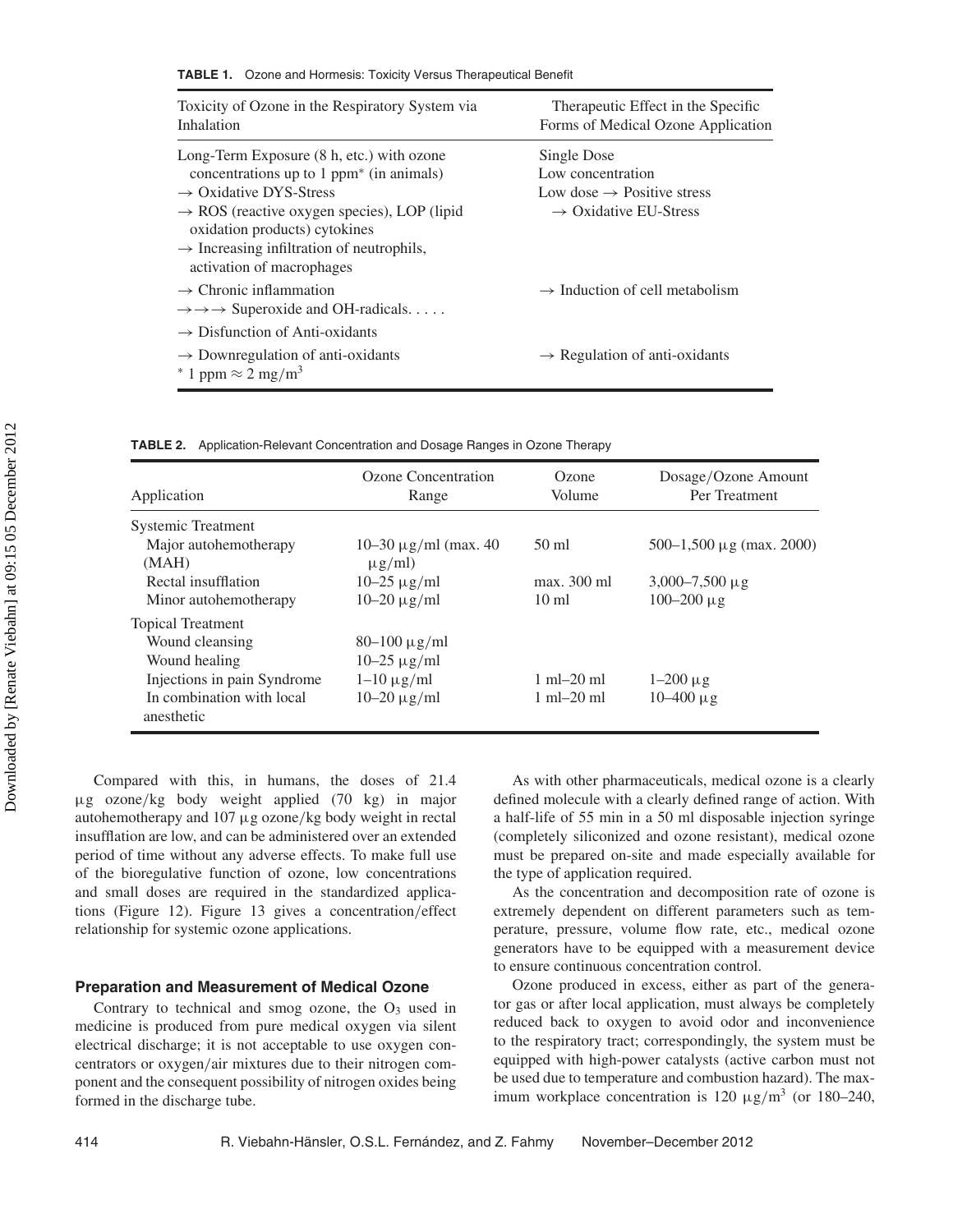

**FIGURE 12.** Major autohemotherapy. Standardized system acc. to the "Medical Device Directives" 93*/*42 EC. (1) Ozone syringe (Polypropylene); (2) Bacterial filter (0.2  $\mu$ m); (3) Vacuum bottle (glass); (4) Transfusion set (polyethylene) (color figure available online).

respectively) (European Communities 2008); the maximum immission concentration is:  $100 \mu g/m^3$  (WHO 2006).

## **Measuring Ozone**

Due to a powerful absorption band in the ultraviolet range (Hartley Band) with a maximum absorption at 253.7 nm, a photometric procedure is a method of choice at this wavelength for continuous ozone concentration measurement, and has become an international standard on which other measuring methods base their values and correspondingly apply for calibrating, as summarized by the International Ozone Association (Masschelein et al. 1998).

#### **Quality Assurance**

From a quality assurance and quality control point of view, the high reactivity of ozone with organic substances requires a careful selection of materials needed for the different types of medical equipment:

- Only special materials can be used in ozone generators, such as Teflon (PTFE), specially anodized aluminum,  $V_4A$  quality stainless steel (in longterm use,  $V_2A$  quality is subject to surface changes), glass, and ceramics.
- For application systems only "ozone-resistant" materials such as glass, polyethylene (PE), polypropylene (PP), and PTFE may be considered.
- Other plastics, especially for syringe pistons, must be silicone-coated.
- Medical plasma *flasks* as used for reinfusion should be made of *glass only*. Plasma bags or blood bags made of non-ozone-resistant, soft polyvinylchloride (PVC) must not be used. Reactions between ozone and these materials can occur producing xenobiotic and*/*or toxic substances, especially during  $O_3$  blood treatment requiring up to 5 min to obtain the proper effect. The substances arising from a decomposition of the softening agents in the plastic, such as hydrogen peroxide or phthalic acid esters are not only able to distort the desired effects of ozone, but also damage the patient's health.
- For preparing and storing ozone-treated water, containers made exclusively of glass are to be used. These must have as small a volume (e.g., 250 ml) as possible; they should be completely filled and well sealed with  $O<sub>3</sub>$ -resistant material.
- Use sterile, siliconized, 50-ml disposable syringes (measured ozone half-life: 55 min) to transport ozone*/*oxygen mixtures for use during home visits.

Ozone generators as well as all the disposables used for treatment have to fulfill the MDD (Medical Device Directives) in Europe (93*/*42 EC) and are labeled with a "CE" sign, including the number of the supervising authorities. Manufacturers must possess detailed and valid certificates.

# **THERAPEUTIC APPLICATIONS AND INDICATIONS**

# **Major Autohemotherapy (MAH) with Ozone as Systemic Application**

Writing guidelines for quality assurance and MAH procedures is only useful if, right from the beginning, incorrect applications are recognized as quality detraction factors that must be avoided at all cost. These are:

- 1. Application of intravenous injections and transfusions under pressure - (hazard of embolism!)
- 2. Application of  $O_3$  gas with inadequate or unsuitable materials; e.g., use of non-ozone-resistant blood bags – this may result in the formation of xenobiotic substances
- 3. Withdrawal of an  $O_3/O_2$  gas mixture via a direct and solid tube connection between the outlet valve of the ozone generator and the flask – (retrograde contamination with blood!), or
- 4. Repeated reuse of syringes without disinfecting, cleansing and sterilizing them as required – (infection hazard!).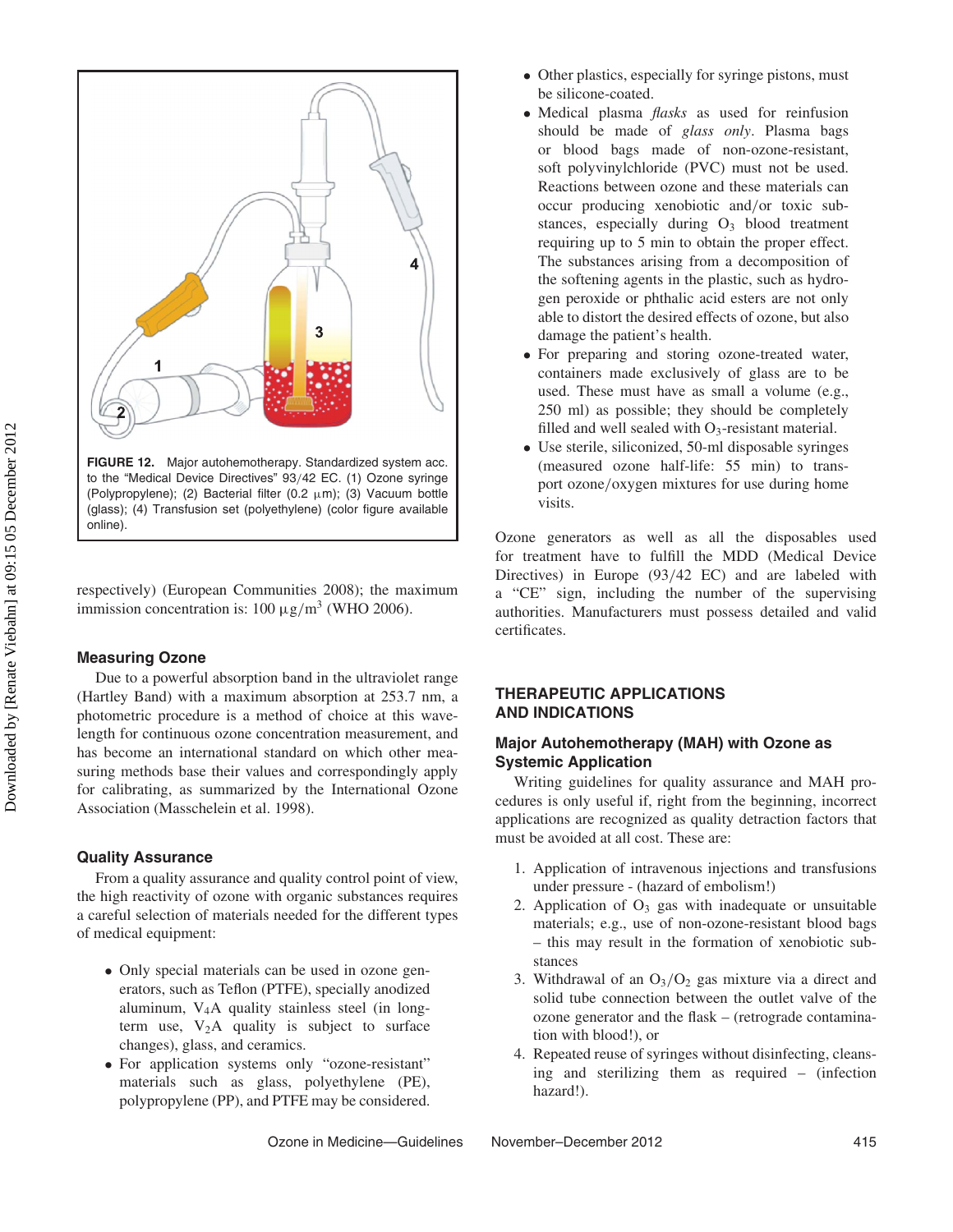

# **MAH Indications and Application Methods**

MAH is reserved as a complementary medical concept for special indications. These are:

Arterial circulatory disturbances

- Peripheral arterial circulatory disturbance
- Cerebral circulatory disturbance (poststroke)<br>• Ocular circulatory disturbances (retinonathie
- Ocular circulatory disturbances (retinopathies)
- Inner ear circulatory disturbances (acute hearing loss (AHL), tinnitus)

Angiopathia

Downloaded by [Renate Viebahn] at 09:15 05 December 2012

Downloaded by [Renate Viebahn] at 09:15 05 December 2012

• Diabetic angiopathia in particular

Virus-caused diseases

- Hepatitis B and C
- Herpes simplex, herpes zoster

General immune deficiency

• As complementary therapy in general asthenia, geriatric and environmental medicine

Complementary concept in oncology

Chronic inflammatory processes in orthopedics and rheumatology

### **Contraindications**

• Glucose-6-phosphate dehydrogenase deficiency (favism, acute hemolytic anemia)

- Hyperthyroidism if not controlled
- The first 3 months of pregnancy
- MAH is *not* indicated in leukemia

# **Procedure**

In MAH, under strict aseptic conditions, 50–100 ml venous blood are withdrawn from the patient into a vacuum flask

with sodium citrate as anticoagulant, where the medical ozone*/*oxygen gas mixture is added to it—extracorporeally in a closed, sterile system—before being re-infused via drip infusion (pressure-free).

The ozone*/*oxygen mixture must pass through the patient's blood evenly, preferably using what is called the microbubble system to produce a reaction surface as large as possible in the short reaction time (less than 1 s). Thus contact with ozone can take place with nearly all RBCs and nearly all WBCs making the ozone reaction as effective as possible, while the oxygen bubbles through, forming a layer of  $O<sub>2</sub>$  gas above the liquid level in the flask, see Figure 12 and Tables 3a–b.

Following contact with the blood outside the body, not one single ozone molecule nor one single oxygen molecule, enters the patient's vascular system. Only the products of a reaction between the ozone and the cellular components of the blood, i.e., activated RBCs and activated WBCs, are infused. In the presence of organic substances such as membrane lipids, the life of a highly reactive ozone molecule is extremely short (*<*1 sec), i.e., it is reduced prior to re-infusion.

# **Ozone Concentrations and Dosage in MAH**

Based on the results of fundamental research over the last 18 years, the ozone concentrations and required total amounts determined in practice can be given in concrete terms. The concentrations used below are cited in the standard measuring unit of  $\mu$ g/ml (1  $\mu$ g/ml = 1 mg/l = 1 g/m<sup>3</sup>) under ambient conditions on-site */*around the patient. Here, care must be taken whether we are discussing:

- µg ozone per ml ozone*/*oxygen mixture which is delivered by the ozone generator,
- µg ozone per ml blood, or
- $\bullet$  the total quantity of ozone in  $\mu$ g per total quantity of blood, or the total quantity of ozone in  $\mu$ g per treatment.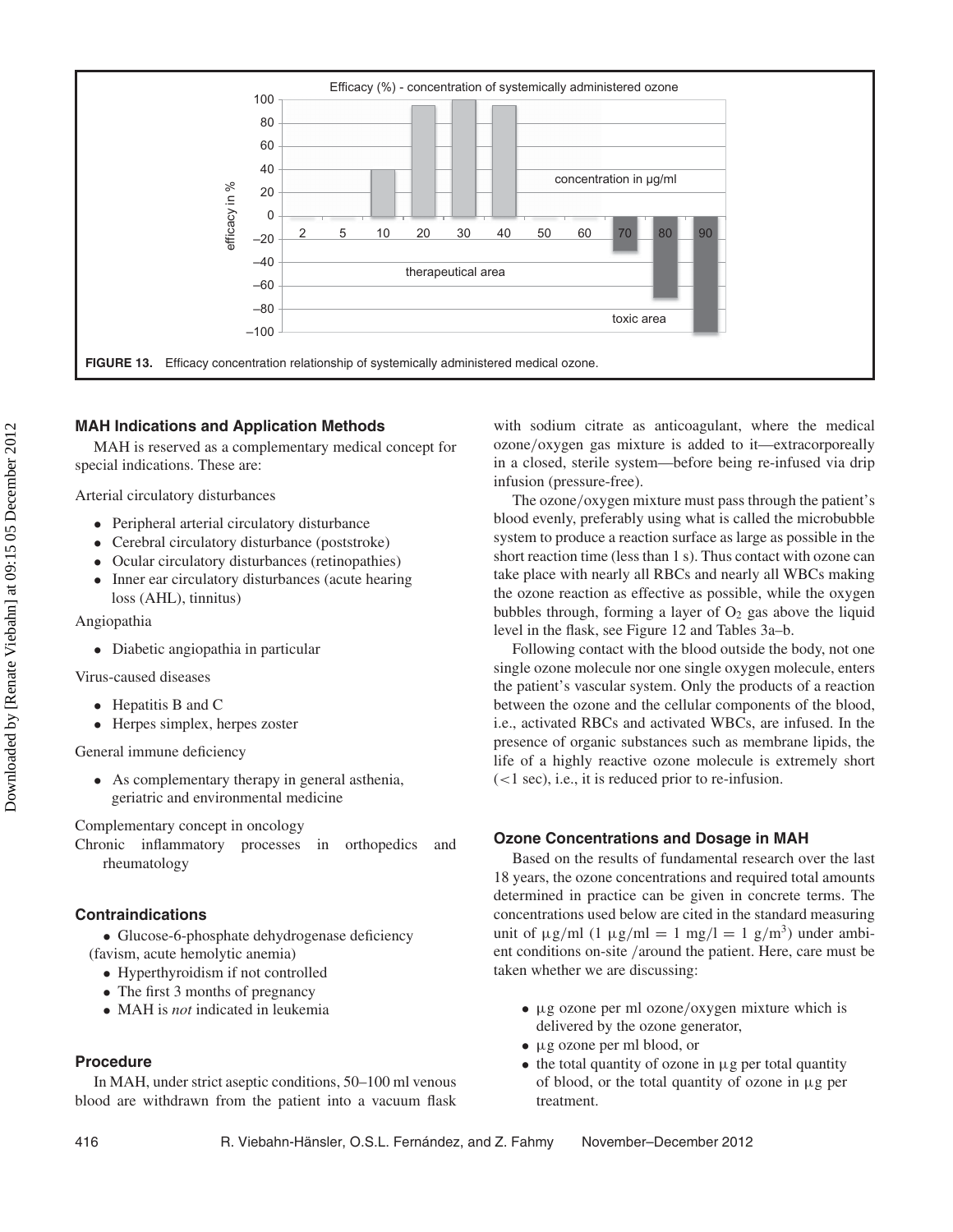- Hand disinfectants on an alcohol basis
- Skin disinfectants on an alcohol basis or sterile alcohol
- swabs vacuum-packed in plastic foil
- Sterile cotton wool or gauze swabs
- Hypoallergic injection plaster
- Sterilized covering cloth
- 250 ml sterile vacuum gas flask with microbubble system, with sterile, pyrogen-free sodium citrate, without preserving agents
- Sterile, pyrogen-free transfusion unit with gravity drip chamber and tube clamp
- Sterile, pyrogen-free butterfly (cannula) set
- Sterile, pyrogen-free transfusion set with bacterial filter and tube clamp, for O3 administration in the 250 ml sterile vacuum gas flask
- Sterile, silicone-coated 50 ml disposable syringe, with preconnected bacterial filter
- Mobile (! Independent of patient) ozone supply unit (generator) equipped with a photometer for concentration measurement.

# **TABLE 3b.** Performing MAH, Including Aseptic Procedures

- Disinfect both hands properly using 3–5 ml of a special hand disinfectant, observing the prescribed time to take effect of at least 30 s; in cases of possible contamination with stable viruses (HBV, HCV, HIV), this period should be 5 min. It is the aim of these elaborate precautions to encourage the wearing of protective (surgical) gloves, a preferable measure in all cases.
- Remove the protective cap of the 250-ml vacuum flask; the preferable method is to use both thumbs, pushing up and away from below. Disinfect the stopper with a skin disinfectant by spraying on, allow to dry (requires *>*1 min to take effect).
- Close clamps and introduce the cannula of the "germ stop" system through the cross marked on the stopper (microbubble system).
- Close clamp of the transfusion set; introduce it through the large circle marked on the stopper by piercing through.
- From the Teflon adapter on the generator, withdraw the O3*/*O2 mixture with a sterile, silicone-coated 50 ml disposable syringe with a preconnected bacterial filter (after previous loosening the piston of the syringe to overcome possible adhesion). The syringe is filled by the inherent pressure in the unit. Flush out the syringe as required with the gas once more. The remaining ozone is converted back to pure oxygen by the catalyst. In this way, neither the generator nor the syringe comes directly into contact with the patient. Always remember that **dry** ozone is **not** able to act as a microbiocide, inactivate viruses, or disinfect; so bacterial filter and syringe can only be used once.
- Connect the syringe filled with 50 ml gas mixture to the cone of the bacterial filter of the "germ stop" system
- Disinfect the patient's skin properly in the area around the infusion site (arm vein) via spraying on a skin disinfectant and distributing it with a sterilized cotton swab or gauze (in vacuum pack); allow to take effect for at least 1 min. From the butterfly cannula, withdraw approx. 50 ml patient's blood via the infusion system into the vacuum flask and fix butterfly with strip of plaster.
- Withdraw the O3*/*O2 mixture under vacuum from the disposable syringe via the bacterial filter of the "germ stop" system to ensure a smooth passage through the blood in the form of minute bubbles producing the desired immediate reaction between the ozone and blood cells. After passing through the blood, the remaining oxygen accumulates in the flask above the surface of the liquid.
- Carefully turn over the vacuum flask, remove the gas syringe for de-aeration and pressure-free re-transfusion of the ozone-treated blood, open and regulate the clamp in the transfusion set (60–90 drips*/*min).
- Remove the intravenous butterfly cannula, dab over the infusion point using a sterile cotton or gauze swab before covering it with a pressure dressing (hypoallergic injection plaster).

Ozone dosage covers a range between  $500 \mu$ g and maximum  $4000 \mu$ g ozone per treatment, using a quantity of blood between 50 and 100 ml. The sometimes recommended blood quantity of 200–300 ml is to be *rejected*, as this can present a risk from a hemodynamic viewpoint, especially in elderly or decompensated patients.

For blood treatment, concentrations of  $80 \mu$ g ozone per ml whole blood and above are also to be *rejected*, on account of the increasing risk of hemolysis (up to  $10\%$  at  $100 \mu$ g ozone per ml whole blood), a decrease in 2,3-diphosphoglycerate (2,3-DPG) and in anti-oxidants. Empirically, in major autohemotherapy (MAH), concentrations between 10 and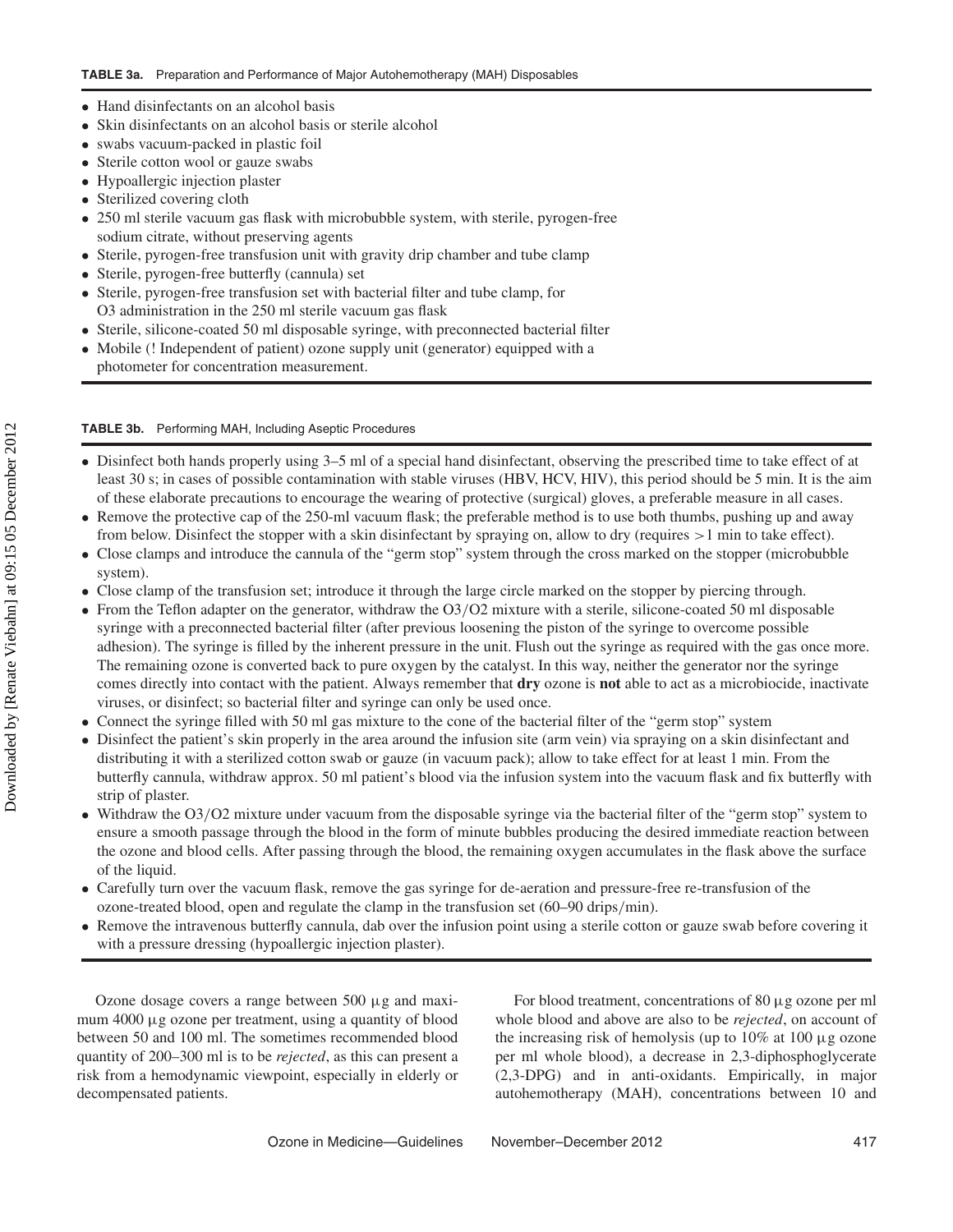| Standard Procedure: 50ml of Blood $+50$ ml Ozone Oxygene Mixture (or 100 ml of Ozone per 100 ml of |  |
|----------------------------------------------------------------------------------------------------|--|
| Blood)                                                                                             |  |

| Ozone concentration per ml of gas<br>$per \, ml \, blood = biologically \, relevant$<br>concentration | $10-20 \mu g/ml$ gas<br>$10 - 20 \mu$ g/ml<br>blood | $30 \mu$ g/ml gas<br>$30 \mu$ g/ml blood | Maximum $40 \mu$ g/ml gas<br>$40 \mu$ g/ml blood |
|-------------------------------------------------------------------------------------------------------|-----------------------------------------------------|------------------------------------------|--------------------------------------------------|
| Total ozone amount per 50 (100) ml                                                                    | $500 - 1,000 \mu g$ per                             | $1,500 \mu$ g per                        | $2,000 \mu$ g per treatment                      |
| blood                                                                                                 | treatment                                           | treatment                                |                                                  |

 $40 \mu$ g ozone per ml blood have demonstrably shown themselves to activate cellular metabolism and have immunomodulatory effects as well as a regulatory effect on the intracellular anti-oxidants. The standard procedure for MAH is shown in Table 4a and the treatment protocols for the different indications in Table 4b.

#### **Rectal Ozone***/***Oxygen Insufflation**

This is one of the earliest forms of application in ozone therapy (Aubourg 1936). Based on animal investigations and a comprehensive proctologic study (Knoch et al. 1987), rectal insufflation with an  $O_3/O_2$  gas mixture is increasingly being used as a systemic therapeutic form, and is already being viewed as an alternative to MAH; it is the method of choice in pediatrics.

#### *Indications*

Local

- Ulcerous colitis
- Proctitis, stages I and II
- Anal fistulae and fissures

#### Systemic

- Indications cited for MAH
- Hepatitis B and C
- For immunomodulation (complementary method in oncology)

#### *Method*

A rectal insufflation set consists of: An ozone supply container with lock valve, dosing bag with nonreturn valves, connecting tube with luer*/*luer lock or 50 ml silicone-coated disposable syringe, and rectal catheter.

#### *Dosage*

- Systemic: 10–25 µg ozone*/*ml oxygen gas mixture, volume 150–300 ml; for children: 10–20 µg*/*ml, volume 10–30 ml
- Local: in ulcerous colitis, high  $O_3/O_2$  concentrations (70–80–100 µg*/*ml) and small volumes

(50 ml) are applied; on cessation of hemorrhage, this is reduced to 30–20 µg*/*ml, followed by systemic efficacy: 10–20 µg*/*ml, 150–300 ml volume.

Rectal ozone application is simple, low-cost and practically free of adverse reactions when dosages are adhered to exactly.

As an adjuvant therapy in proctitis and proctocolitis, rectal insufflation is scientifically founded and to be recommended. Rectal  $O_3$  insufflation is being increasingly used in pediatrics, sports medicine, geriatrics, and as a complementary method in oncology (Table 5).

#### **Minor Autohemotherapy with Ozone**

As a non-specific, immune stimulant therapy, comparable "autovaccination," not only ozone-specific.

#### *Indications*

- Acne vulgaris
- Allergies
- As an adjuvant in cancer therapy
- Immunoactivation

In minor autohemotherapy (MinAH), under aseptic conditions, 2–5 ml blood is removed intravenously and drawn into a sterile, pyrogen-free 30 ml disposable syringe (already containing the ozone-oxygen mixture), where it is mixed with 10 ml of an  $O_3/O_2$  gas mixture, intensively shaken and slowly reinjected intramuscularly in the ventrogluteal region. Ozone concentration: 10–20 µg*/*ml, Table 6. (Caution: Never fill a syringe containing blood at the ozone generator!)

#### **Topical Ozone Applications**

In the local application of an  $O_3/O_2$  gas mixture externally to skin or wounds—already practiced during the First World War—it was the disinfectant and deodorizing effect of ozone that stood in the foreground. It is now known that, with the topical application of  $O_3/O_2$  gas mixtures, from ozone-treated water or ozone cream (ozonides) and beyond, a wound-healing effect is produced, which is being used to an increasingly successful extent.

Downloaded by [Renate Viebahn] at 09:15 05 December 2012 Downloaded by [Renate Viebahn] at 09:15 05 December 2012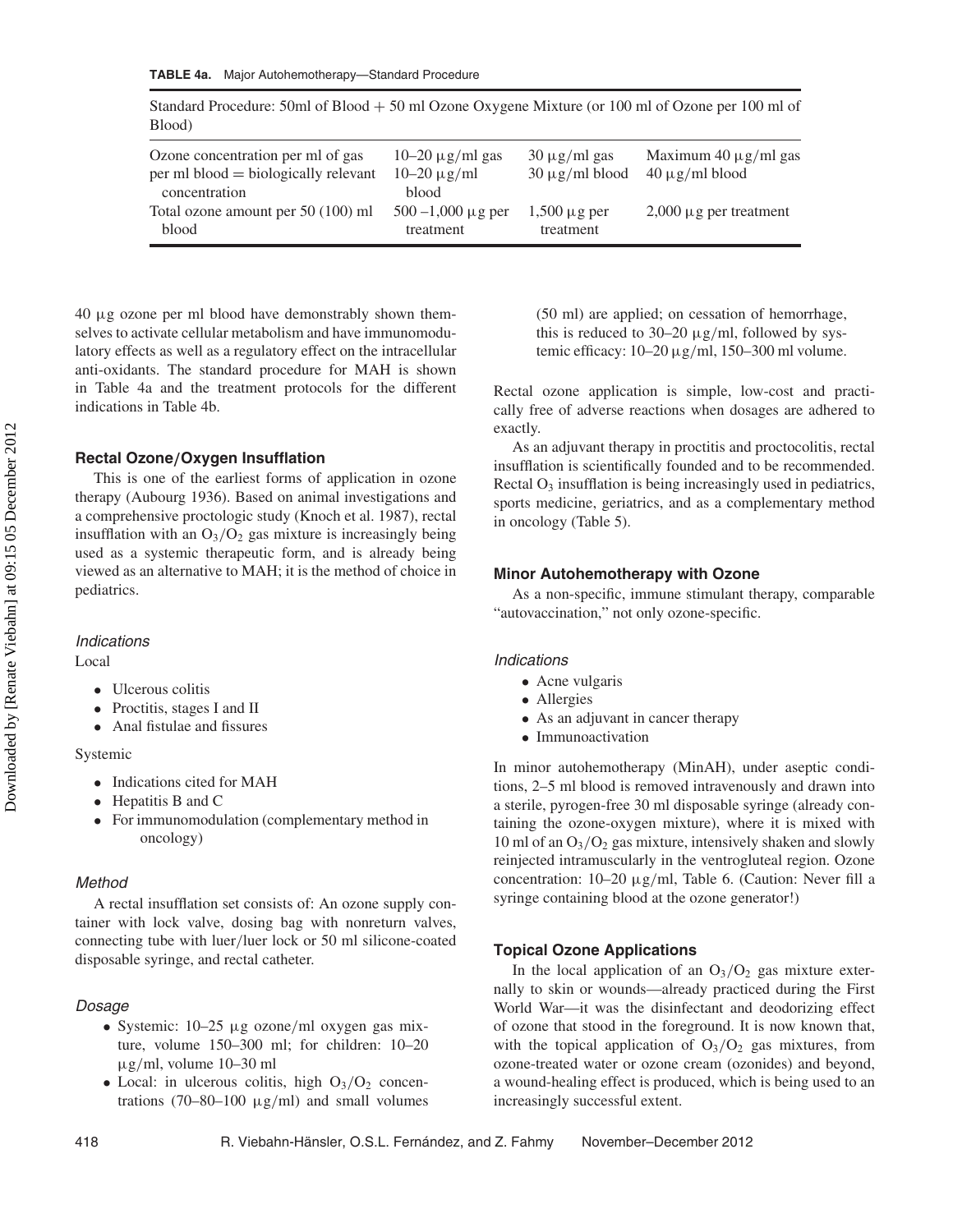| Indication                                                            | Ozone<br>Concentration              | Ozone<br>Volume             | Ozone Amount                                                                                     | <b>Treatment Frequency</b>                                                             | Number of Treatments                                                           |
|-----------------------------------------------------------------------|-------------------------------------|-----------------------------|--------------------------------------------------------------------------------------------------|----------------------------------------------------------------------------------------|--------------------------------------------------------------------------------|
| <b>Arterial Circulatory Disorders</b>                                 |                                     |                             |                                                                                                  |                                                                                        |                                                                                |
| Cerebral and peripheral<br>stage II                                   | $15 - 20 \mu g/ml$                  | $50$ ml                     | $750 - 1,000 \,\mu g$                                                                            | 2x per week                                                                            | Series of 10 treatments,<br>$2-3 \times$ per year                              |
| Stages III and IV                                                     | $20 - 30 \mu g/ml$                  | $50$ ml<br>$100$ ml         | $1,000-1,500 \,\mu g$<br>$2,000 - 3,000 \mu g$<br>per 100 ml of blood                            | Daily at first, later<br>$2 \times$ per week                                           |                                                                                |
| Immune Regulation, Oxidative Stress Regulation                        |                                     |                             |                                                                                                  |                                                                                        |                                                                                |
| Revitalization, general<br>immune deficiency,<br>infection prevention | $20 - 25 \mu g/ml$                  | $50 \text{ ml}$             | $1,000-1,250 \,\mu g$                                                                            | 2x per week                                                                            | Series of 10 treatments,<br>$2-3 \times$ per year                              |
| Geriatrics<br><b>AMD</b>                                              | $15 - 20 \mu g/ml$                  | $50$ ml                     | $750 - 1,000 \,\mu g$                                                                            | 2x per week                                                                            | Series of 10 treatments,<br>$2\times$ per year                                 |
| <b>Virus-Caused Diseases</b>                                          |                                     |                             |                                                                                                  |                                                                                        |                                                                                |
| Hepatitis acute stage                                                 | 30 (max. 40)<br>$\mu$ g/ml          | $50$ ml<br>$100$ ml         | $1,500(2.000) \mu g$<br>3.000 (4,000) $\mu$ g                                                    | Daily in the<br>beginning, then $1 \times$<br>per week, $2 \times$ per<br>month        | As per control                                                                 |
| Chronic form $(B/C)$                                                  | $10 - 20 \mu g/ml$                  | $50$ ml<br>$100$ ml         | $500-1,000 \,\mu g$<br>$1,000 - 2.000 \,\mu g$                                                   | $2\times$ per week, then<br>$1 \times per$ week, then<br>$2 \times$ per month<br>daily | 6-12 months                                                                    |
| Herpes zoster Acute<br>Postacute                                      | $40 \mu g/ml$<br>$20 - 30 \mu g/ml$ | $50$ ml<br>$50$ ml          | $2,000 \mu g$<br>$1,000-1,500 \,\mu g$                                                           | $2\times$ per week                                                                     | As per control<br>As per control                                               |
| <b>Complementary Oncology</b>                                         |                                     |                             |                                                                                                  |                                                                                        |                                                                                |
| Prevention of side<br>effects of<br>chemotherapy and/or<br>radiation  | $10 - 15 \mu g/ml$                  | $50$ ml                     | $500 - 750 \mu g$                                                                                | $2-3 \times$ per week                                                                  | If possible<br>10 treatments before<br>starting chemo- or<br>radiation therapy |
| During chemotherapy                                                   | $10-15 \,\mathrm{\mu g/ml}$         | $50$ ml                     |                                                                                                  |                                                                                        |                                                                                |
| Or as complement to a<br>biological concept                           | $10 - 15 \mu g/ml$                  | 50 <sub>m</sub>             | $500 - 750 \mu g$                                                                                | $2\times$ per week                                                                     | As per control and in<br>compliance with the<br>patient                        |
| <b>Inflammatory Processes</b><br>Rheumatoid arthritis<br>acute stage  | $30 - 35 \mu g/ml$                  | 50 ml<br>$(100 \text{ ml})$ | $1.500 - 1.750 \mu g$ per<br>50 ml blood<br>$(3.000 - 3.500 \,\mu g)$<br>per 100 ml of<br>blood) | Daily                                                                                  | As per control                                                                 |
| non acute stage                                                       | $20 - 25 \mu g/ml$                  | $50$ ml                     | $1.000 - 1.250 \,\mu g$                                                                          | 1x per week, then<br>every 2nd week                                                    | In compliance with the<br>patient                                              |
| Angiopathia, diabetic<br>angiopathia                                  | $20 - 25 \mu g/ml$                  | $50$ ml                     | $1.000 - 1.250 \mu g$                                                                            | 2x per week, later 2x<br>per month                                                     | In compliance with the<br>patient                                              |

### *Indications*

- External ulcers (ulcus cruris, decubitus ulcers)
- Burns, superinfected
- Skin lesions (wounds)
- Local infections (smear infections, herpes simplex, herpes zoster, mycosis)
- Eye injuries and infections.

### *Application forms*

- Ozonized water (acute treatment: e.g., injuries, burns, ulcers, as intraoperative rinsing)
- Pressure-free application in ozone-resistant plastic bags, in the form of transcutaneous  $O<sub>3</sub>$  gas bath (e.g., ulcus cruris, immune vasculitis)
-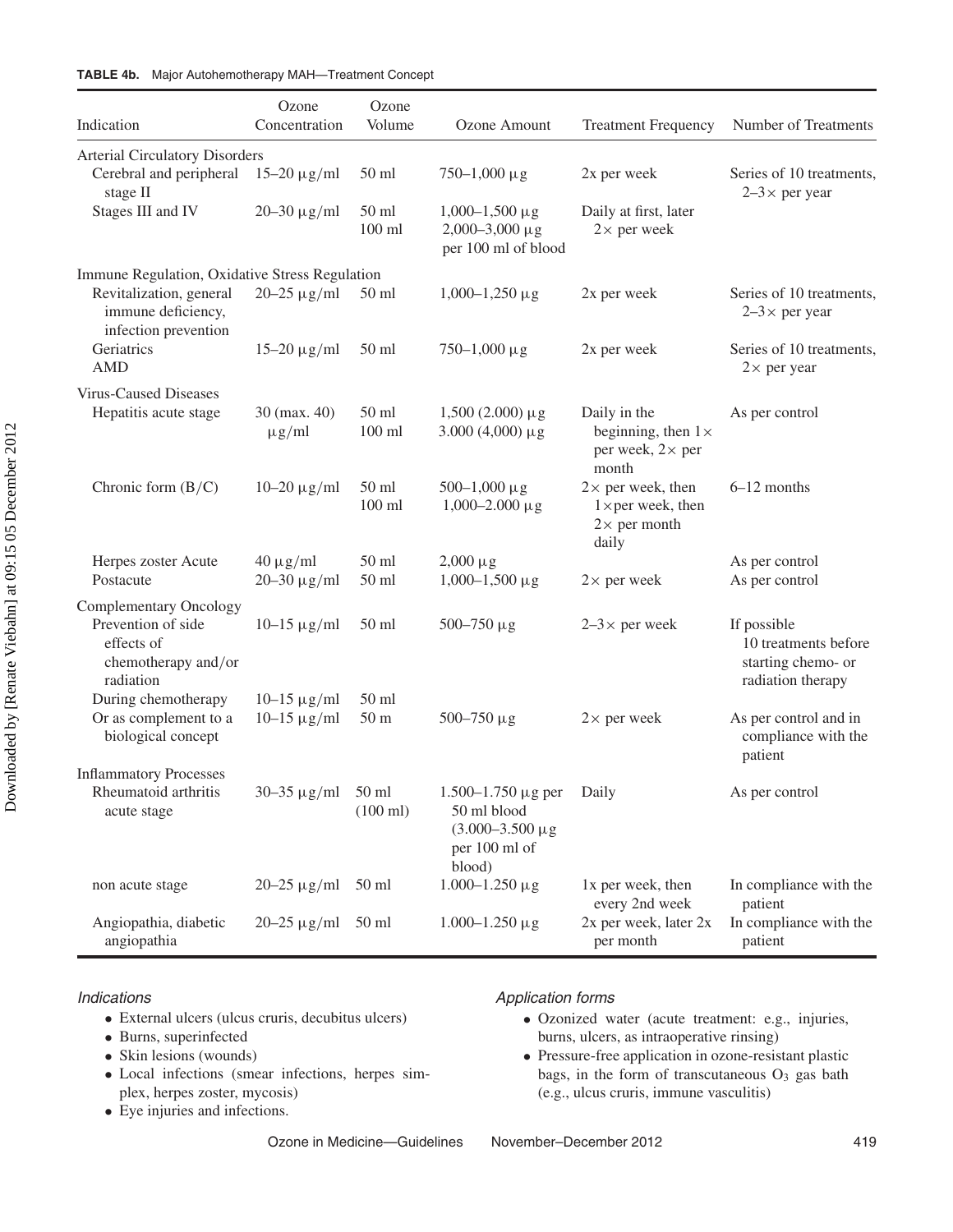| Indication                                                     | Ozone<br>Concentration              | Ozone<br>Volume              | Ozone Amount                                         | Treatment<br>Frequency                                                         | No. of Treatments                                    |
|----------------------------------------------------------------|-------------------------------------|------------------------------|------------------------------------------------------|--------------------------------------------------------------------------------|------------------------------------------------------|
| <b>Local Effect</b>                                            |                                     |                              |                                                      |                                                                                |                                                      |
| Ulcerate colitis                                               | $70 - 100 \mu g/ml$                 | $50$ ml                      | $3,500 - 5,000 \mu g$                                | daily at first, later<br>$1-2\times$ per week                                  | $3-5$ , then like<br>proctitis                       |
| Proctitis, particularly<br>stage I                             | $10 - 25 \mu g/ml$                  | 300 ml<br>$(150 \text{ ml})$ | $3.000 - 7.500 \,\mu g$<br>$(1.500 - 3.750 \,\mu g)$ | $2-3 \times$ per week                                                          | 4 weeks as percontrol                                |
| Anal fistulae                                                  | $10-40 \,\mathrm{\upmu g/ml}$       | $10 - 50$ ml                 | Insufflation into the<br>fistular passage            | Daily at first, later<br>$2 \times per$ week                                   | As per control                                       |
| Systemic Effect (Rectal Insufflation as Alternative to MAH)    |                                     |                              |                                                      |                                                                                |                                                      |
| General immune<br>activation, infection<br>prevention, elderly | $15 - 20 \mu g/ml$                  | 300 ml                       | $4,500 - 6,000 \,\mu g$                              | $2\times$ per week                                                             | Series of 10<br>treatments, $2-3 \times$<br>per year |
| Arterial circulatory<br>disorders (stage II)                   | $20 \mu g/ml$                       | 300 ml                       | $6,000 \mu g$                                        | $2\times$ per week                                                             | Series of 10<br>treatments, $2 \times$ per<br>year   |
| Diabetic angiopathia                                           | $20 - 25 \mu g/ml$                  | 300 ml                       | $6,000 - 7,500 \mu g$                                | $2 \times$ per week                                                            | In compliance with<br>the patient                    |
| Complementary<br>oncology                                      |                                     |                              |                                                      |                                                                                |                                                      |
| Before chemo-/                                                 | $15 \mu g/ml$                       | 300 ml                       | $4,500 \,\mu g$                                      | daily                                                                          | 6-10 treatments                                      |
| radiation therapy                                              |                                     | $(150 \text{ ml})$           | $2,250 \mu g$                                        |                                                                                |                                                      |
| During and after                                               | $15 \mu g/ml$                       | 300 ml                       | $4,500 \,\mu g$                                      | $2\times$ per week                                                             | In compliance with                                   |
| chemotherapy or<br>radiation                                   |                                     | $(150 \text{ ml})$           | $2,250 \,\mu g$                                      |                                                                                | the patient                                          |
| Without chemotherapy<br>or radiation                           | $15 \mu g/ml$                       | 300 ml                       | $4,500 \,\mu g$                                      | $2\times$ per week                                                             | In compliance with<br>the patient                    |
| Virus-Caused Diseases and Inflammations                        |                                     |                              |                                                      |                                                                                |                                                      |
| Hepatitis, esp. chronic<br>form $(B/C)$                        | $25 \mu g/ml$                       | 300 ml                       | $7,500 \,\mu g$                                      | Daily in the<br>beginning, then<br>$2\times$ per week,<br>$2 \times$ per month | As per control but<br>mostly<br>$6-12$ months        |
| Herpes zoster<br>Rheumatoid arthritis                          | $25 \mu g/ml$<br>$20 - 25 \mu g/ml$ | 300 ml<br>300 ml             | $7,500 \,\mu g$<br>$6,000 - 7,500 \mu g$             | $2 \times$ per week<br>$2\times$ per week                                      | As per control<br>In compliance with<br>the patient  |

**TABLE 6.** Minor Autohemotherapy

| Indication                          | Ozone<br>Concentration | Ozone Volume    | Ozone<br>Amount   | Treatment<br>Frequency                                        |
|-------------------------------------|------------------------|-----------------|-------------------|---------------------------------------------------------------|
| Acne, furunculosis                  | $10-20 \mu g/ml$       | $10 \text{ ml}$ | $100 - 200 \mu g$ | $1 \times$ per week<br>$\text{max } 2 \times \text{per week}$ |
| Allergies                           | $20 \mu g/ml$          | $10 \text{ ml}$ | $200 \mu g$       | $1 \times$ per week                                           |
| <b>Additional Cancer</b><br>therapy | $10 - 20 \mu g/ml$     | $10 \text{ ml}$ | $100 - 200 \mu g$ | $1 \times$ per week                                           |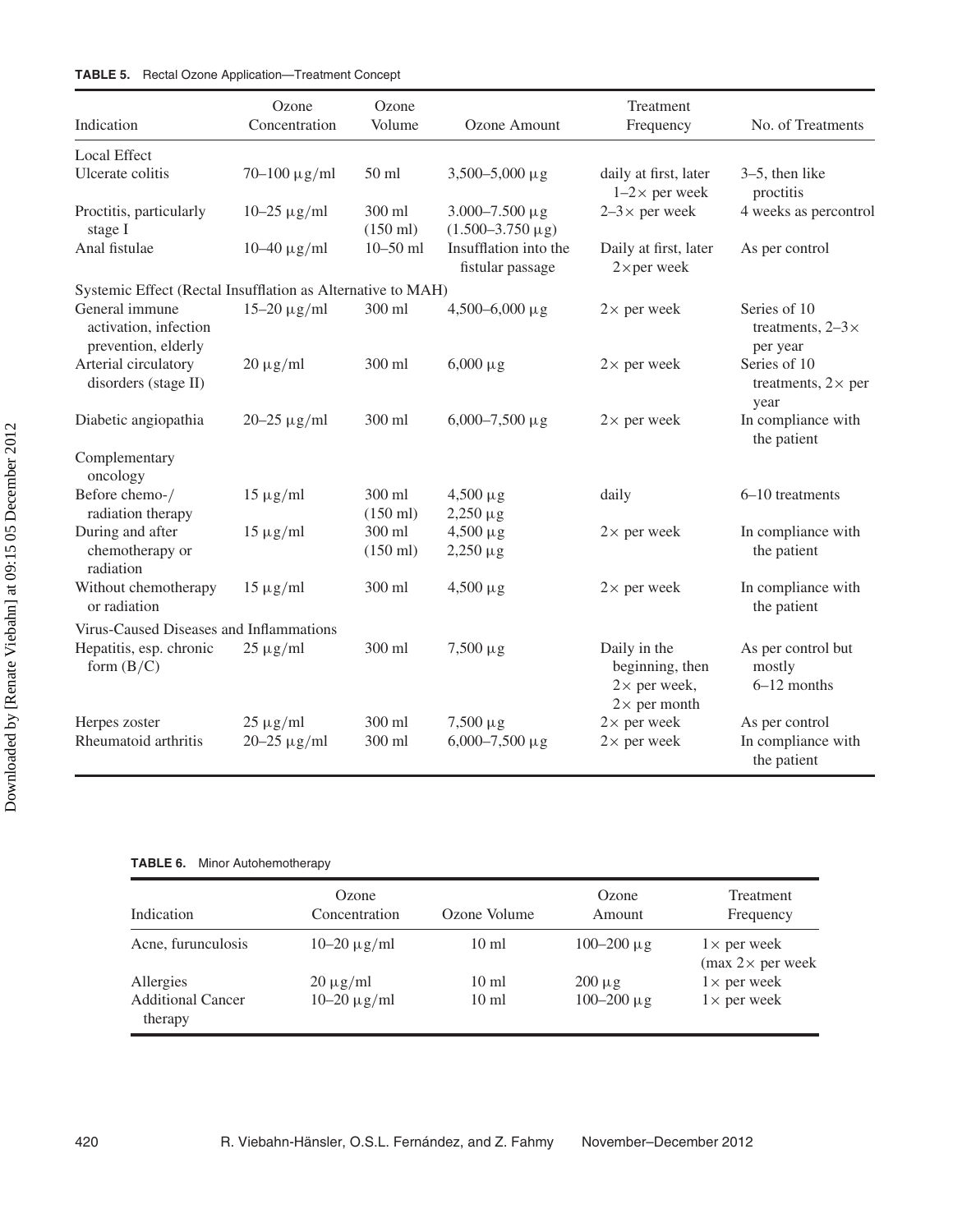- Subatmospheric ozone gas application under an ozone-resistant suction cup according to Werkmeister (1995) (e.g., decubitus)
- $\bullet$  O<sub>3</sub> gas application in the low-pressure plastic boot ("Rokitansky boot") (e.g., diabetic gangrene)
- Ozone cream (ozonides) for long-term treatment: e.g., lesions, burns

# **Ozonized Water**

In topical applications, the use of ozonized water is now gaining in importance. Ozone is present in water in molecular form, i.e., as  $O_3$ , presenting a physical solution. When using bidistilled water (aqua bidestillata) and a high-quality ozone generator, a maximum saturation of approx. 20 µg ozone per ml of water at room temperature can be obtained. It reacts immediately on skin contact, contrary to ozonides (such as ozone cream), which have a long-term effect.

#### *Indications*

- Local infections
- Ulcus cruris
- Decubitus ulcers
- Mycosis, mycotic infections
- Herpes simplex and herpes zoster (also including subcutaneous ozone injections where required)
- Burns, also superinfected burns
- Intraoperative rinsing
- Eye injuries and infections
- Surgical scars (healing: primary or secondary)
- Edemas of traumatic or bacterial origin

#### *Methods and dosage*

For 5–15 min, allow an ozone*/*oxygen gas mixture at an  $O_3$  concentration  $> 100 (10 \text{ min})$  or  $60-80 \text{ µg/ml}$  (15 min) to

**TABLE 7.** Topical Applications

pass in the form of small bubbles through 1-l aqua bidestillata with a water column of approx. 40 cm. In bidistilled water, the half-life of ozone is approximately 10 h at room temperature, the concentration remaining approximately 18–24 µg*/*ml at 20  $°C$  (68  $\degree$ F). In the refrigerator, ozonized bidistilled water can be kept for several days.

Over dosage is not possible, as the dose is limited by the solubility of ozone in water, approximately 24 µg*/*ml for aqua bidestillata. Ozonized water is basically applied on account of its pain-relieving, disinfectant and anti-inflammatory effects, as well as its tissue-activating properties in acute and chronic injuries with and without infection. In these indications, it is being applied with increasing success. Here, especially, the elimination of perifocal edema is in the foreground. Ozonized water is also being used intraoperatively for rinsing (disinfection), as in hand surgery, in dental medicine and particularly in oral surgery. The healing time for primary scars is shortened and irritation-free. In a number of cases, long-term treatment can be continued using peroxidic oils (Table 7).

#### **Ozone Cream (Ozonides and Peroxides)**

As reaction products of  $O_3$  and unsaturated fatty acids, ozone peroxides and ozonides also stimulate wound healing. This could be clearly demonstrated for burns and mechanical injuries in an animal study. Peroxidic oils are used in the longterm treatment of injuries, burns and local infections such as skin and nail mycosis, as well as in the follow-up treatment of ulcus cruris and decubitus ulcers.

# **Topical Treatment as Transcutanous Gas Immersion or "Bath" (Bagging)**

Transcutaneous "ozone gas immersion" is a method of choice in extensive, deep topical infections. Here, after moistening the extremity to be treated or the area over the organ concerned, direct  $O_3$  gas immersion is applied inside a sealed,

| Indication                      | Ozone<br>Concentration                  | Form Of Application                                   | Treatment<br>Time        | <b>Treatment Frequency</b>                          |
|---------------------------------|-----------------------------------------|-------------------------------------------------------|--------------------------|-----------------------------------------------------|
| Decubitus ulcers                | $80 - 100 \mu g/ml$ in<br>the beginning | Low pressure suction cup                              | $2-10$ min               | Daily first, then $1-2\times$<br>per week           |
| After wound cleansing           | $20 - 30 \mu g/ml$                      |                                                       |                          |                                                     |
| Diabetic gangrene               | $80 - 100 \mu g/ml$ in<br>the beginning | Low pressure boot (or<br>plastic bag)                 | $10-20$ min              | Daily first, then $1-2\times$<br>per week           |
| After wound cleansing           | $20 - 30 \mu g/ml$                      |                                                       |                          |                                                     |
| Ulcus cruris<br>Wound cleansing | $80 - 100 \mu g/ml$ in<br>the beginning | Plastic bag (not low<br>pressure!)                    | $10-20$ min              | Daily first, then $1-2\times$<br>per week           |
| Wound healing                   | $20 - 30 \mu g/ml$                      | $compresses + rinsing with$<br>ozone water            | $1-5$ min                | several times daily                                 |
| Burns stage 1 and 2             | $20 - 30 \mu g/ml$                      | Plastic bag, compresses +<br>rinsing with ozone water | $10-20$ min<br>$1-5$ min | First $1-2\times$ per day,<br>several times per day |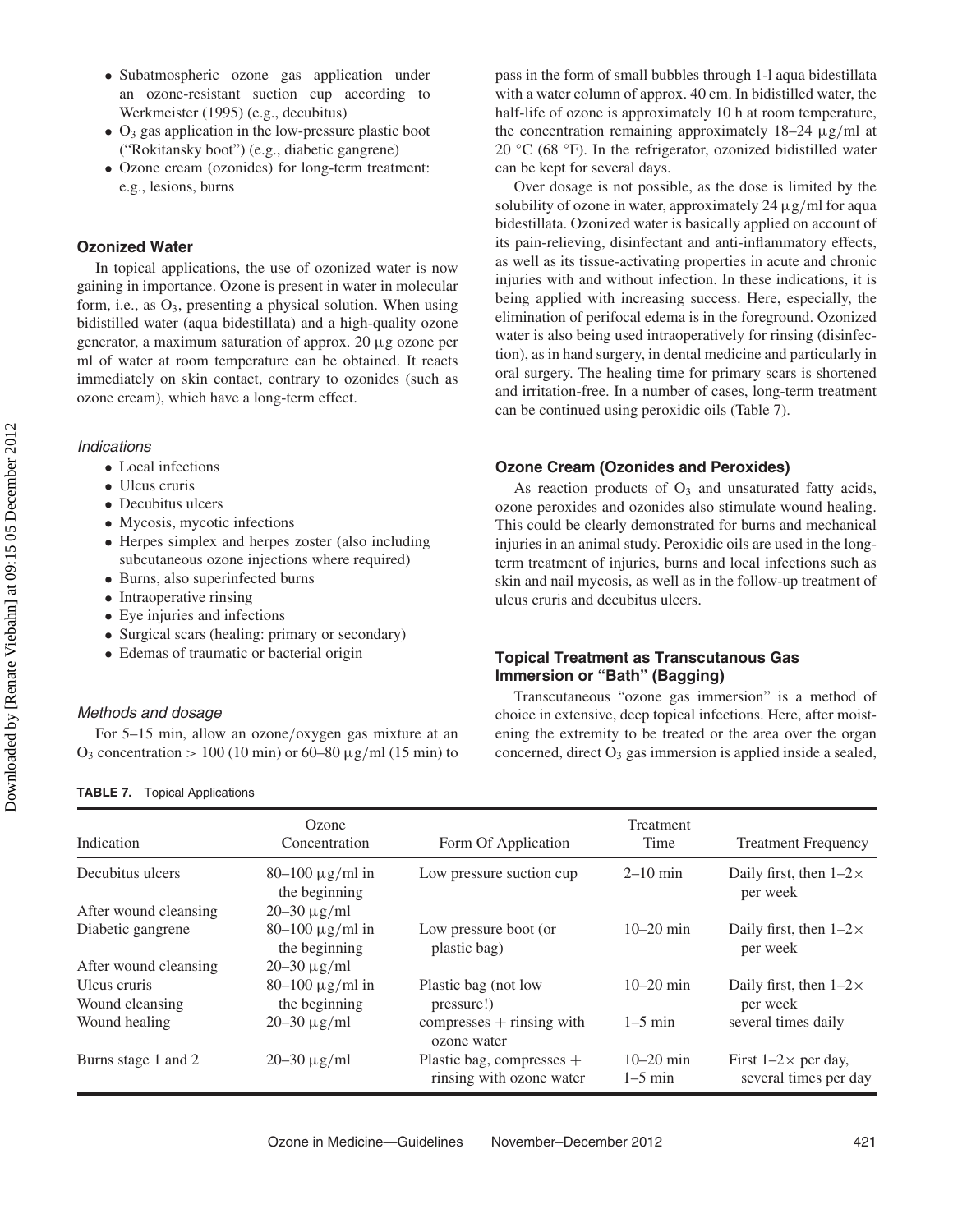# *Indications*

- Skin lesions, burns, superinfected wounds (surgical scars), diabetic foot, phlegmons (erysipela)
- Large-surface, open and deep chronic ulcers, possibly infected, and decubitus ulcers.

In transcutaneous ozone gas immersions or low-pressure applications used in the treatment of infected ulcers, the O3*/*O2 mixture is initially applied at higher concentrations  $(70-100 \text{ µg/ml})$  after moistening of the area to be treated. Its microbicidal and virostatic effect already takes place at lower concentrations (*<* 40 µg*/*ml). Once wound healing has actually started, the concentration can again be reduced (*<* 20 µg*/*ml), thus making full use of the metabolically stimulant and immunomodulatory effect of ozone as the healing process continues.

Low-pressure ozone treatment is not a monotherapy, as the other forms of wound treatment must be continued at the same time, according to the condition of the wound and in conformity with current rules. The considerable local hyperemic effect due to the mildly subatmospheric conditions plus the properties of ozone contributes to the healing process (Table 7).

## *Intra-articular ozone injections*

Intra-articular ozone injections in acute and chronic, painful joint conditions represents a complementary treatment method providing rapid pain relief, decongestion, a reduction in inflammation, and an improvement in motility. It involves mainly knee and shoulder joints presenting chronic pathological symptoms.

#### *Indications*

- Symptoms of the rheumatic and degenerative type, diseases and injuries of the joints (arthrosis, arthropathias)
- Active gonarthrosis, acute diseases of the shoulder joints involving partially restricted functional movement (shoulder stiffness)

• Chronic shoulder joint conditions with calcification and painfully restricted movements in the final stage.

Intra-articular ozone injection is being applied with increasing success, particularly in orthopedic clinics, where inflammatory and degenerative diseases of the bones and joints as well as posttraumatic conditions (i.e., following sport injuries) and surgery of the large joints are involved, cases in which additional MAH has a supportive and stabilizing function.

#### *Performance*

Prior to ozone application, the standard injection points can be infiltrated with a slow-acting local anesthetic. For intra-articular ozone injections, a volume of approx. 20 ml for shoulder and knee is used, with ozone concentrations of 10–20 µg*/*ml and 2–11 µg*/*ml for peri-articular and subcutaneous infiltrations (Table 8).

Intra-articular injection of an ozone*/*oxygen gas mixture must be considered as being an intervention in a sterile system (joint), to be carried out under especially strict aseptic precautionary measures (Table 9). In addition, the ozone unit must be cleaned every day after use as hygiene requires (see manufacturer's instructions), and additionally disinfected by wet wiping with corresponding agents (surface disinfectants) when contamination with blood has occurred.

Regular maintenance of the unit must also be counted as hygienic safety. The aseptic steps recommended agree, for the most part, with those issued by the "German Orthopedics and Traumatology Association," the Orthopedic Physicians' Professional Association, and the "Guidelines on Intraarticular Injection Procedures" published by the Hospital Hygiene Work Group. These guidelines continue to be the officially recognized standard for medical experts and law courts, and should carefully be adhered to.

# **Subcutaneous and Intracutaneous Application** *Indications*

- Pain management
- Trigger points, acupuncture points
- Herpes zoster

| Indication      | Form Of                           | Ozone                              | Ozone                   | Ozone                             | Treatment            |
|-----------------|-----------------------------------|------------------------------------|-------------------------|-----------------------------------|----------------------|
|                 | Application                       | Concentration                      | Volume                  | Amount                            | Frequency            |
| Arthrosis       | Intra-articular<br>Peri-articular | $7-20 \mu g/ml$<br>$2-11 \mu g/ml$ | $1 - 20$ ml<br>$2-5$ ml | $7 - 400 \mu g$<br>$4 - 55 \mu g$ | $1-2\times$ per week |
| Knee joints     | Intra-articular                   | $10-20 \mu g/ml$                   | $5 - 20$ ml             | $50 - 400 \mu g$                  | $1-2\times$ per week |
| Shoulder joints | Intra-articular                   | $10-20 \mu g/ml$                   | $5 - 20$ ml             | $50 - 400 \mu g$                  | $1-2\times$ per week |
| Finger joints   | Intra-articular                   | $10-20 \mu g/ml$                   | $1-2$ ml                | $10-40 \mu g$                     | $1-2\times$ per week |

|  | <b>TABLE 8.</b> Intra-articular Injections-Treatment Concept |  |  |  |
|--|--------------------------------------------------------------|--|--|--|
|--|--------------------------------------------------------------|--|--|--|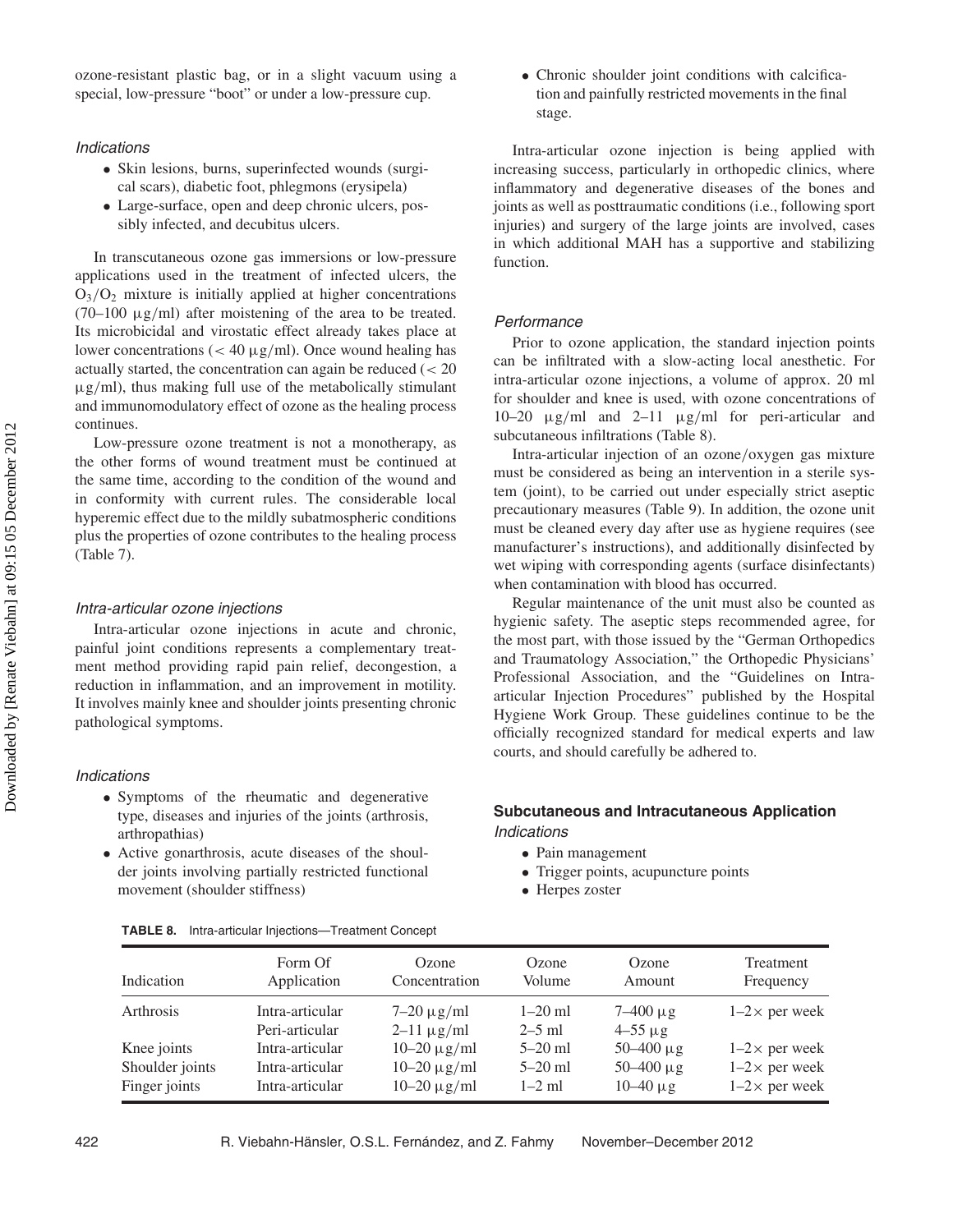For intra-articular injections, special aseptic precautionary measures are necessary to prevent infection! [see e.g., "German Orthopaedics and Traumatology Association" (Deutsche Gesellschaft für Orthopädie und Traumatologie) Guidelines] Caution: To avoid general or local infections and skin lesions at injection site and surrounding area:

- Hygienic hand disinfection using an RKI*/*DGHM listed (or equivalent) alcohol-based detergent. Always allow *>* 30 s for it to take effect. In cases of suspected HBV or HCV, etc., virus carriers, allow for 5 min before treating or, even better: use (sterile) disposable surgical gloves!
- Alternatively: after surgical hand disinfection, put on sterile surgical gloves, sterile protective clothing, and use sterile cloth covers around the injection site (e.g., when in contact with the patient's skin over the area under treatment).
- Disinfection of skin at treatment site using an RKI*/*DGHM listed (or equivalent) alcohol-based disinfectant: spray liberally over site and gently rub in with a sterile gauze swab. Allow *>* 1 min to take effect.
- From the Teflon valve of the supply unit, remove the prescribed quantity of medical ozone*/*oxygen gas using a sterile, silicone-coated 50 ml disposable syringe with a preconnected bacterial filter.
- Using a long, thin, sterile disposable cannula, e.g.,  $0.8 \times 40$  mm (size 2 metric) or  $0.6 \times 60$  mm, inject the ozone/oxygen gas mixture.
- Immediately cover the injection site with a (sterile) quick-action wound dressing.
	- Trigger points in combination with local anesthetics (neural therapy)
	- Tonanalgetic systems

Ozone concentrations: 2–5 without local anesthetic, 10–15 µg*/*ml with local anesthesia.

#### *Intradiscal injections*

Intradiscal injections in herniated discs may only be performed when monitored by imaging systems as found in hospital departments where these are available (Alexandre et al. 2012, this issue).

# **FINAL COMMENTS**

These guidelines for the use of medical ozone have been set up and evaluated on the basis of nearly 40 years experience and on relevant scientific literature as published in national and international journals and handbooks.

- The German "Medical Society for the Use of Ozone in Prevention and Therapy" was founded in 1971 as a nonprofit organization.
- Together with the sister societies in Switzerland, Austria and Italy the "European Cooperation of Medical Ozone Societies" EUROCOOP was founded in 2002.
- The 9 medical societies in 2011 consisted of the following countries: Switzerland, Austria, Germany, Spain, Romania, Egypt, Turkey, Japan, and Indonesia. Its aim has been to standardize ozone therapy to the greatest possible extent. In the same way, the member societies will aim at providing mutually valid training and development guidelines, making provisions to the fullest

possible extent for all indications and application methods of ozone therapy. In the long run, a European Standard Qualification could become a uniform objective.

• Every 2<sup>nd</sup> year an International Ozone Congress is held, organized by one of the member societies.

#### **REFERENCES**

- Ajamieh, H.H., S. Menendez, N. Nerino, G. Martinez-Sanchez, L. Re, and O.S. Leon. 2003. "Ischemic and Ozone Oxidative Preconditioning in the Protection Against Hepatic Ischemic-Reperfusion Injury." *Ozone: Sci. Eng*. 25: 241–250.
- Alexandre, A., L. Corò, R. Paradiso, R. Dall'Aglio, A.M. Alexandre, F. Fraschini, and P.G. Spaggiari. 2012. "Symptomatic Spinal Degenerative Pathologies: Clinical Results with the Application of Conservative Biochemical Treatments." *Ozone: Science & Engineering* 34: 459–468.
- Aubourg, P. 1936. "Colibacillose aigue, colibacillose cronique: Ameliorations cliniques notables par an traitement d'ozone." *Bull. Med. Paris* 140: 644–654.
- Beck, E.G., G.H. Waßer, and R. Viebahn-Hänsler. 1998. "Ozontherapie in Wissenschaft und Empirie" *Z. Komplement. Medizin*. 5: 61–75.
- Bocci, V., L. Aldinucci, and L. Bianci. 2005. "The Use of Hydrogen Peroxide as a Medical Drug." *Revista Italiana di Ossigeni-Ozonoterapia*, 4: 30–39.
- Bocci, V., I. Zanardi, and V. Travagli. 2011. "Oxygen*/*Ozone as a Medical Gas Mixture. A Critical Evaluation" *Med. Gas Res*. 1: 6.
- Criegée, R. 1953. "Die Ozonolyse." *Liebigs Annalen der Chemie* 538: 9.
- Criegée, R. 1975. "Mechanism of Ozone." *Angew. Chem. Int. Ed*. 14: 745–752.
- European Communities. 2008. "Directives 2008*/*50*/*EC." *Official Journal of the European Union*. L152:1–44.
- Fernández. S.I., C. Quinzan, S. Menéndez, and M. Gómez. 1989. "Estudio de posibles efectos teratogénicos y mutagénicos en animales de experimentación por vía intraperitoneal e intramuscular." *Revista CENIC Ciencias Biológicas (Cuba)* 20(1–3): 45–47.
- Gough, N.R. 2009. "The Long and Short of Redox Signaling." *Sci. Signal*. 2(90): 12.
- Knoch, H.G., W. Roschke, and W. Klug. 1987. "Die Sauerstoff Ozontherapie in der Proktologie." *Aktuelle Koloproktologie* 4: 161–173.